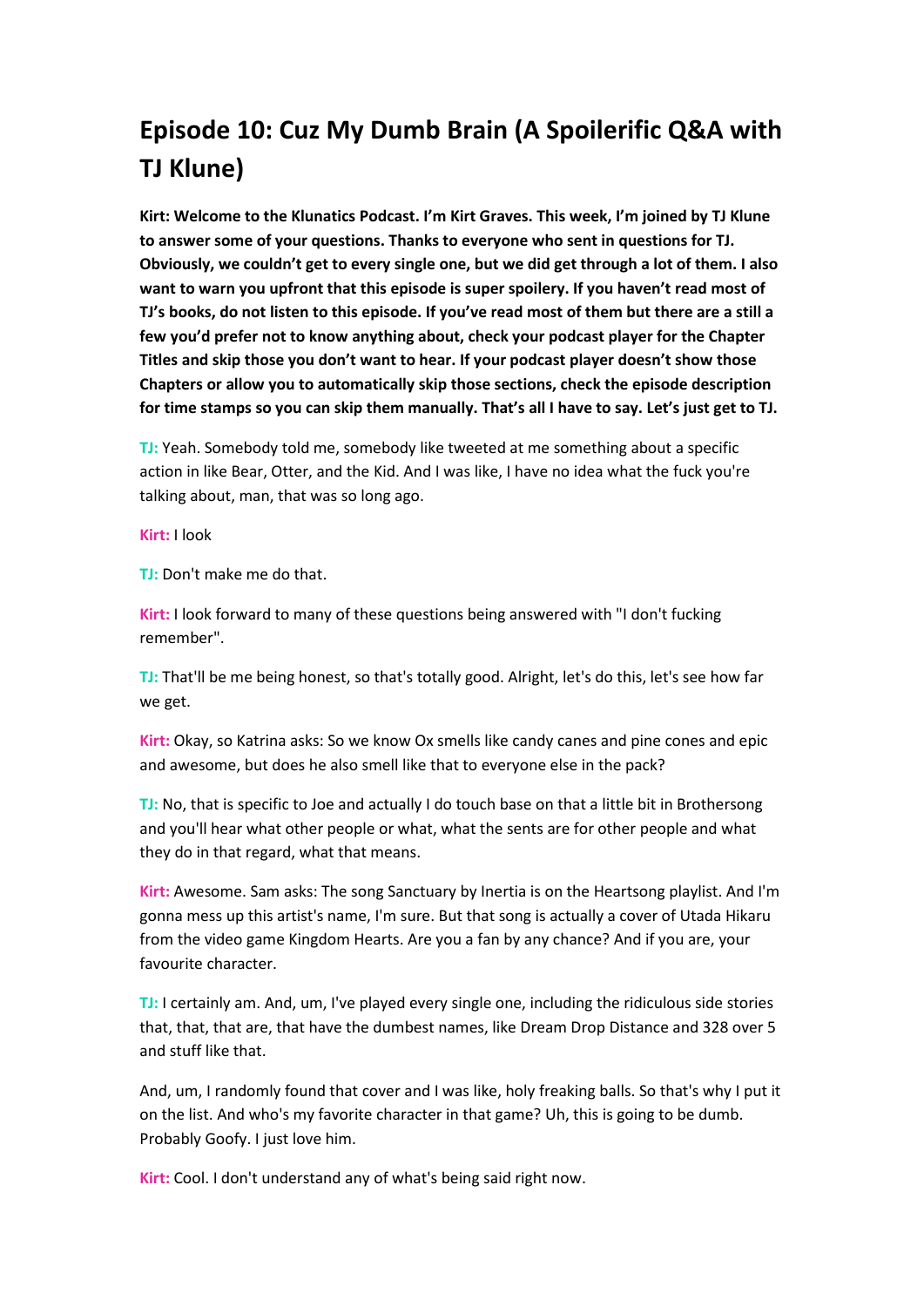**TJ:** You don't play kingdom hearts?

**Kirt:** I'm not a video game person at all.

**TJ:** Oh man. You're fired.

**Kirt:** Sorry. Wait, really?

**TJ:** No, no. I like you too much.

**Kirt:** Uh, Christie asks: Will it ever be revealed why Thomas holds humans in such high regard?

**TJ:** Yes.

**Kirt:** And is there more to the story of Ox's lineage?

**TJ:** No, because I get tired. I mean, I've already done the whole Chosen One line or my take on that with the Tales from Verania series and with Ox I don't want him to be a Chosen One. I want, I like the idea of there being something great about him because he's so ordinary that he doesn't need to be, have a destiny.

He doesn't need to have a fate. That being said. I also wanted to give Ox's role a bit more definition. So in Brothersong, there will be, I won't come out and flat out say what he is, but there are hints as to what he could be.

**Kirt:** Hm. Excellent. Um, Angelica asks: Who can cook in the Bennett pack other than Elizabeth?

**TJ:** Jessie. And Robbie tries to cook, but it, it's basically like the car and everything gets lit on fire. And I like to think that, uh, Ox does too, because he had to share the responsibilities with his mom. Before I killed her off.

**Kirt:** Yup. Nicely done.

Okay. Jade asks, this is a long one. Um.

**TJ:** Okay.

**Kirt:** As the pack is in the midst of fighting Richard Collins the first time, Thomas almost entrust his alpha power to Ox, but then Joe arrives to take it as originally planned. If Ox had taken it, would he have been alpha of all or would that be Joe's birthright regardless?

**TJ:** Ooh, that is a hardcore question, and it's something that I've thought about a lot. I think that would have come more with the birthrights. I think that the Bennett name is the thing that carries the most weight. It's not necessarily about that specific alpha power, but more a lineage. And I don't know that Ox would have wanted that regardless.

And that is, weirdly enough, it's going to sound like Brothersong is the longest book in the world. But that actually comes up in Brothersong too. So, keep in mind that a lot of these questions that people probably have, I've thought about for ages, and the reason I've kept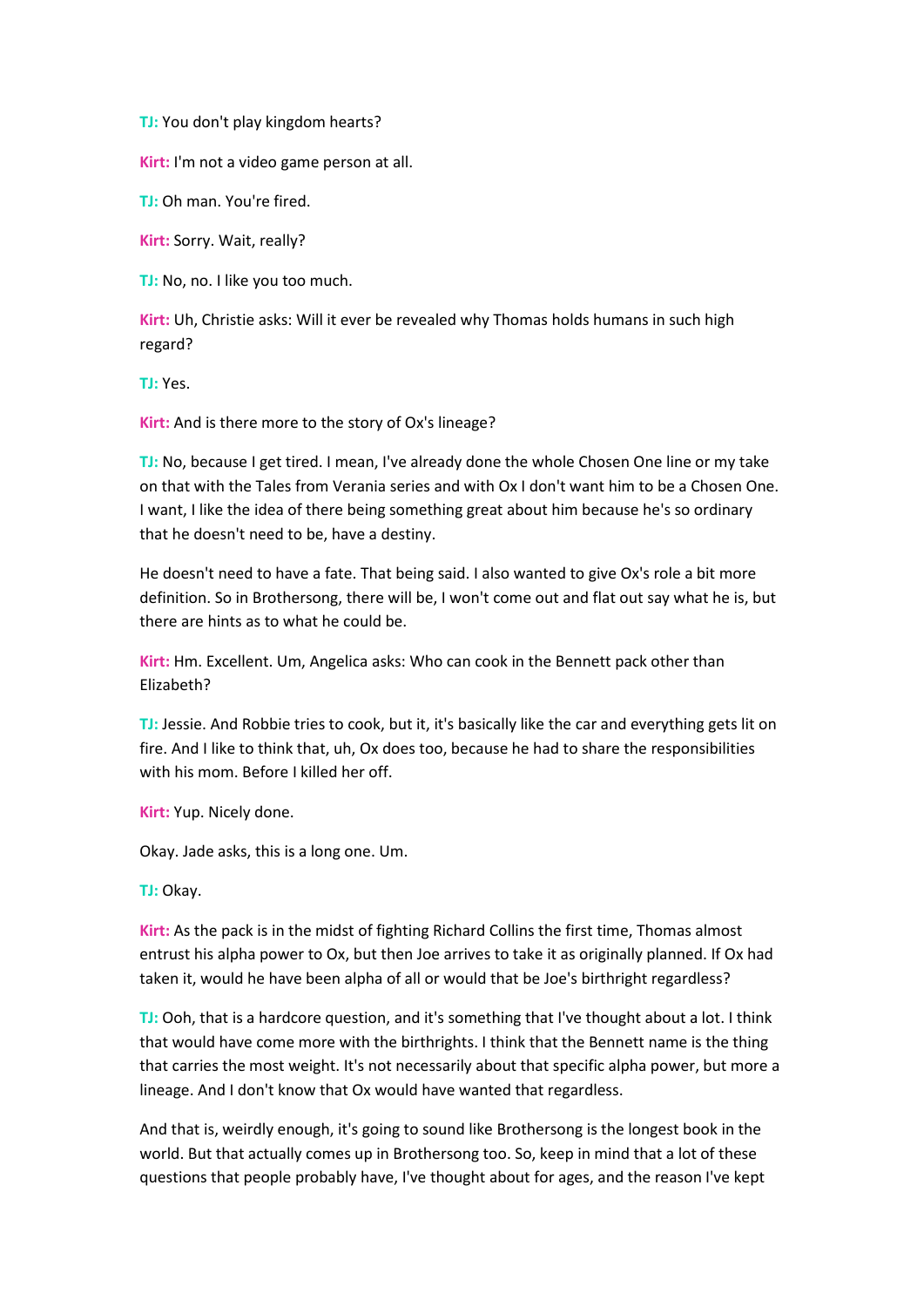them hidden until Brothersong is because this is the first time that we get to actually hear from a Bennett as opposed to an outsider.

And while the book is about Carter, and is about Gavin, all the Bennett brothers and Thomas have very large role to play as does Ox.

And that's all I'll say.

**Kirt:** Okay. Yeah. How strange that you would wrap up all of these strings in the last book.

**TJ:** In the final book, I know it's the weirdest thing. I don't know how that happens.

It's like, well, here's the finale. I guess I better answer these questions now.

**Kirt:** Um, Jess asks: I love how you didn't let just one point of view of a single character go through the whole series. How do you do that? Do you do any mental prep or detailed plot for each character's personality before writing the next book?

**TJ:** I do. And, and I, it really depends upon what kind of a book I'm writing. If there is going to be a major outline with stuff like with Bear, Otter, and the Kid and, and I, hell I'll even say the first Tales from Verania book or, or the How to Be series. There's just not a whole shitload of planning done in that.

Um, cause I, I like the idea of just going and seeing where it takes me. And Wol song was probably one of the books that I did the most planning for to start out with. Cause remember that book wasn't even supposed to be supernatural, paranormal anything. And then once I decided to go that direction, cause my dumb brain, I had to change a whole lot.

And then when I actually knew I was going to be continuing it, and, and before I sat down to write Ravensong, I plotted out the last three books, all told, and I actually stuck with it for the most part. Um, but yeah, I want to make sure that, that what I love, what I love about myself, what I love about, um, um.

These kinds of stories is that if you removed all the names and dialogue tags, I think you still should be able to tell who's talking. And these, cause each character has their very own distinct personality. And, um, I want to make sure that shines through.

And that's why I had so much trouble in writing, um, Ravensong on the outset was because I kept trying to make it too much like Wolfsong. And that book was one of the hardest I had to write because I was trying to replicate what I've done before and that just wasn't working.

So once I realized the problem I was having and, and sat down and figured out what I need to do to fix it, Gordo's voice became a whole hell of a lot clearer, which led the way for being able to be, to do Robbie and then Carter.

**Kirt:** Um, can we just assume that the answer to most of these questions starts with, "cuz my dumb brain?"

**TJ:** Yes. Cause that is pretty much how my life works.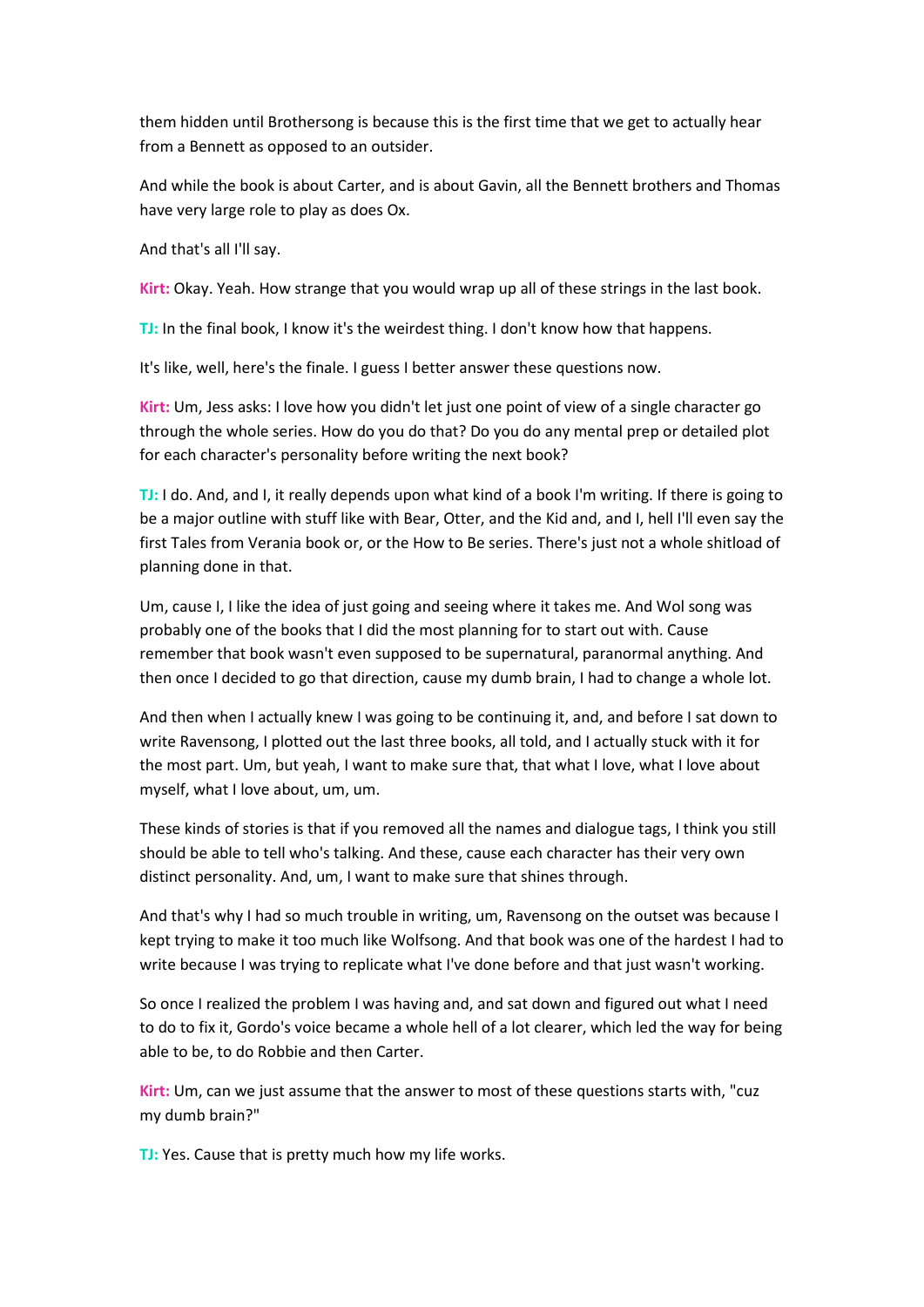**Kirt:** Maybe that's what we'll call this episode

**TJ:** "My dumb brain".

**Kirt:** "Cuz my dumb brain".

**TJ:** That's a good idea.

**Kirt:** "Cuz my dumb brain". Last question about, Oh no, that's a lie, uh, two more questions.

**TJ:** I was gonna say, Jesus.

**Kirt:** Anne asks: You've said that you think Green Creek would make a great screen adaptation, and she agrees. Have you thought about who you would cast as the main characters?

**TJ:** No. Nobody famous. I want the idea. Cause what I love about these people is that, is that while the Bennetts are the royalty of this world, the a lot of it comes from outsiders looking in on them. And, and with that, I wouldn't want, maybe you could get, get away with having somebody like Thomas be a higher profile actor because he's not going to be in it all the way through.

But I like the idea of a bunch of unknowns being cast as the roles. People that you wouldn't get distracted by their fame being in the role. Because you know, you go, you go see a Brad Pitt movie, no matter what, your mind is always like, that's Brad Pitt. You know, you can't, you can't get away no matter who he is, no matter what role he's playing.

And he's a great actor, but he's always going to be Brad Pitt. And I would love, uh, you know, if Brad Pitt was like, Hey, I want to do Green Creek, I'd be like, "fuck yes, you can play all the characters, it's totally fine". But I really like the idea of, of being a bunch of unknowns because, um, I think that they would be, I think that that would make it so much better than they would be hungry for it. So.

**Kirt:** Yeah. Uh, Brad Pitt can be Thomas cause that's basically a cameo. He dies right away.

**TJ:** Yeah, he does. Spoiler alert. But um.

**Kirt:** Oh yeah, this episode, full of spoilers.

**TJ:** Okay, good. As long as we say that,

**Kirt:** It will be made very clear. This is spoilerific.

**TJ:** What I like about Thomas,and this is total tangent sidebar, is how, is how he was killed off halfway, not even halfway through, like a third of the way through the first book. Yet he's had this presence still through the entire series. None more so than he'll be in Brothersong. I think Brothersong he actually has more page time than any of the other books, just because I, I, I love that character and I love how, um, how many mistakes he's made.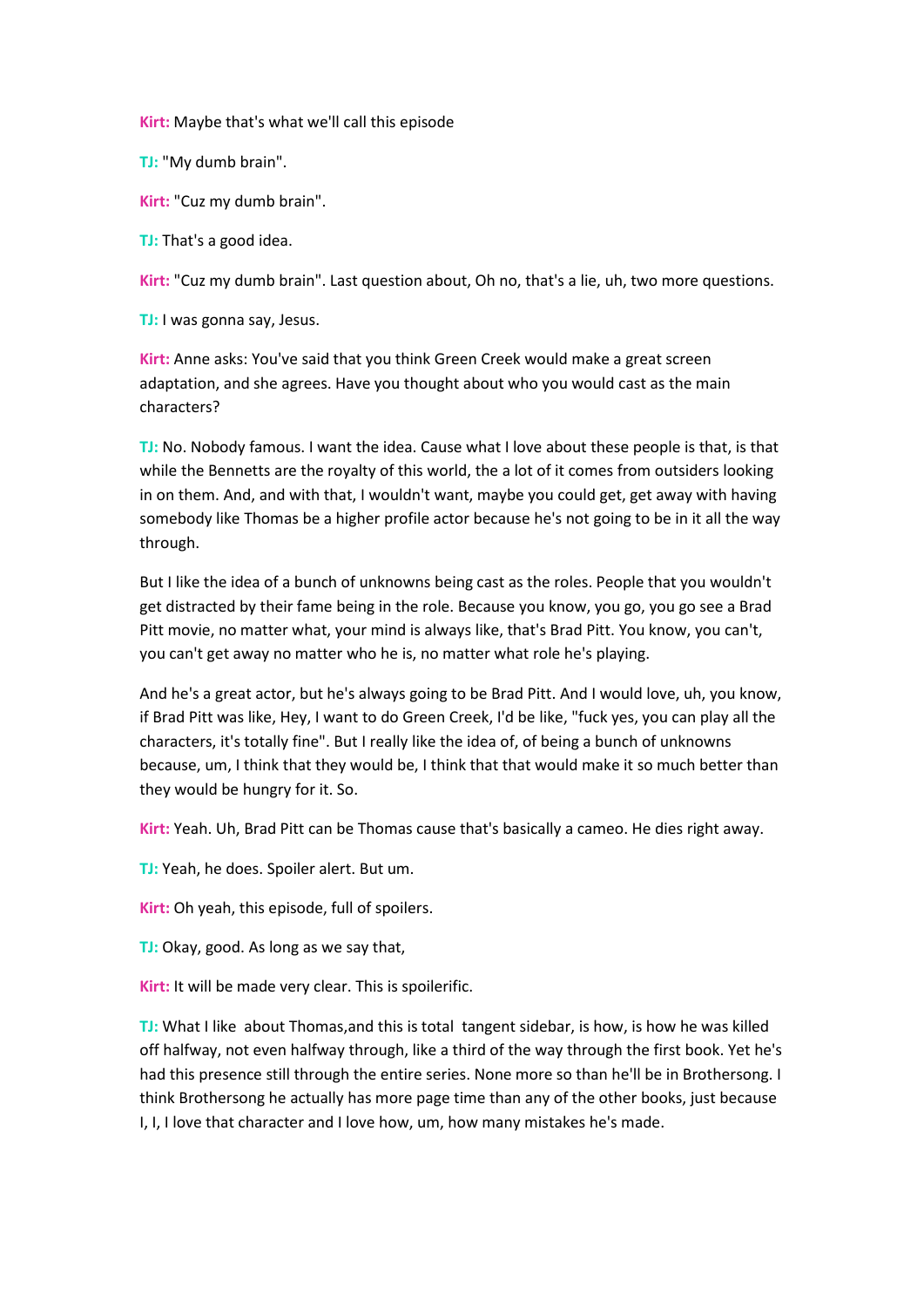Cause I hate the idea of perfection in characters. And while he did seem infallible to Ox, that was because that's how Ox saw him. And then you got the flip side of that with Gordo and Gordo saw him as a monster. And then you had Robbie who didn't know him at all. And yet there was still a connection there because of Kelly.

And then Brothersong you have Carter who was a daddy's boy, and you're going to see that, um, that element of their relationship shine through.

**Kirt:** Sweet, flashbacks, my favorite.

**TJ:** Yes. Oh, I can't wait for you to read this book, man. You're going to be cursing my name for some of the shit I'm going to make you do. So delighted by it.

**Kirt:** Okay, so this is really the last question about Green Creek.

**TJ:** Okay.

**Kirt:** From Melanie: What would happen if Gordo and Mark ever went over to Abby to rent a movie from our favorite video store owner, Gus?

**TJ:** Gus would kick them out immediately because I'm assuming that, um, Gordo would be there to rent a Michael Bay movie and Gus would kick them out of the store right away and Mark would be super embarrassed and he would make Gordo leave and apologize as they leave, while Gordo was slinging threats over his shoulder.

And Casey is sitting there staring amused.

**Kirt:** Interesting.

**TJ:** Yes.

**Kirt:** See, I didn't peg Gordo is a Michael Bay fan, but I guess.

**TJ:** I think he likes stupid action movie s.

**Kirt:** Yeah. Okay.

**TJ:** Let's admit it. There's some times you just want to watch a stupid action movie. It shouldn't be Michael Bay, for anybody listening Michael Bay is the devil, and you should feel embarrassed if you like any of his movies, except for The Rock, which is slightly passable.

But if your favorite movie is any one of the Transformers, do yourself a favor and, um, walk into the ocean. Thank you.

**Kirt:** Okay. Moving on to the How to Be series. Jane asks: In How to Be a Movie Star Josie references getting stoned and chasing, Oh fuck.

And getting, getting stoned and chasing ducks in a park. Does this make ducks canon? Asking for a friend.

**TJ:** What? Does this make ducks canon?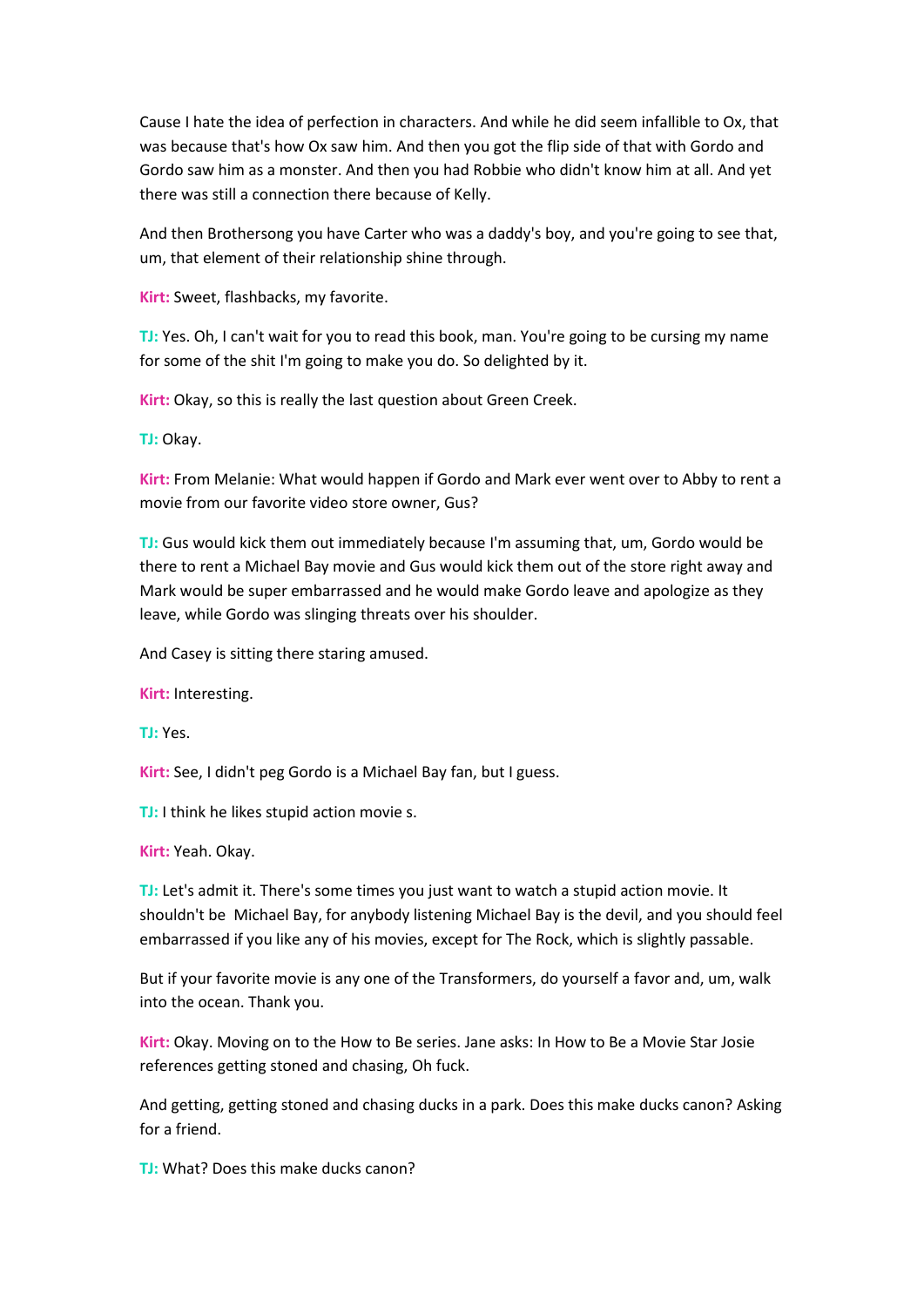**Kirt:** Yeah.

**TJ:** Oh, does this have to do with whatever people won't tell me happens in the group that that word is banned. You are not going to get me in trouble with Sita. Do not because she is a delightful person that I am terrified of.

So no, I will not be answering that question and shame on you for even trying to make me do that.

**Kirt:** Yes. We did explore that in the podcast about Klunespeak. Episode two.

**TJ:** I just, I don't even, I don't even want to know.

**Kirt:** If. It's there, it's.

**TJ:** I don't even want to know because I saw how, how Mia and Sita and all the other admins were like, we're banning this word, and any time that word is. Now anytime that, cause they made me a mod of my own group, who would've thought, but anytime somebody writes the word duck, I get an alert on my phone that says, "Hey. Somebody is using this word in your group, you need to look at this." And I'm like, what the fuck is going on? What did you sickos do?

**Kirt:** Uh, moving on. Krista. Krista asks: Did you laugh maniacally when you decided to end How to Be a Normal Person and How to Be a Movie Star on cliffhangers?

**TJ:** Uh, yes, uh, especially the sequel, because I knew everybody was going to be wanting to know what that meant and what, I know the answer. I know what the We Three Queens are, but, um, and as I've said previously, I will let people know on the 50th anniversary of How to Be a Normal Person.

But yes, I did. And, um, I knew right away, I absolutely knew that, um, when I started How to Be a Movie Star it was going to end pretty much kind of the same way.

**Kirt:** Can you put it in your will just in case you bite it before then?

**TJ:** No.

**Kirt:** Okay.

**TJ:** Remember when we used to do time capsules, like when we were kids at schools? And you put stuff in a time capsule? Maybe I'll do that.

**Kirt:** Okay.

**TJ:** And then, then everybody can dig it up. Cause 50th anniversary. I'm going to be long dead by then.

**Kirt:** I mean, no, I don't think so. You shouldn't be.

Not with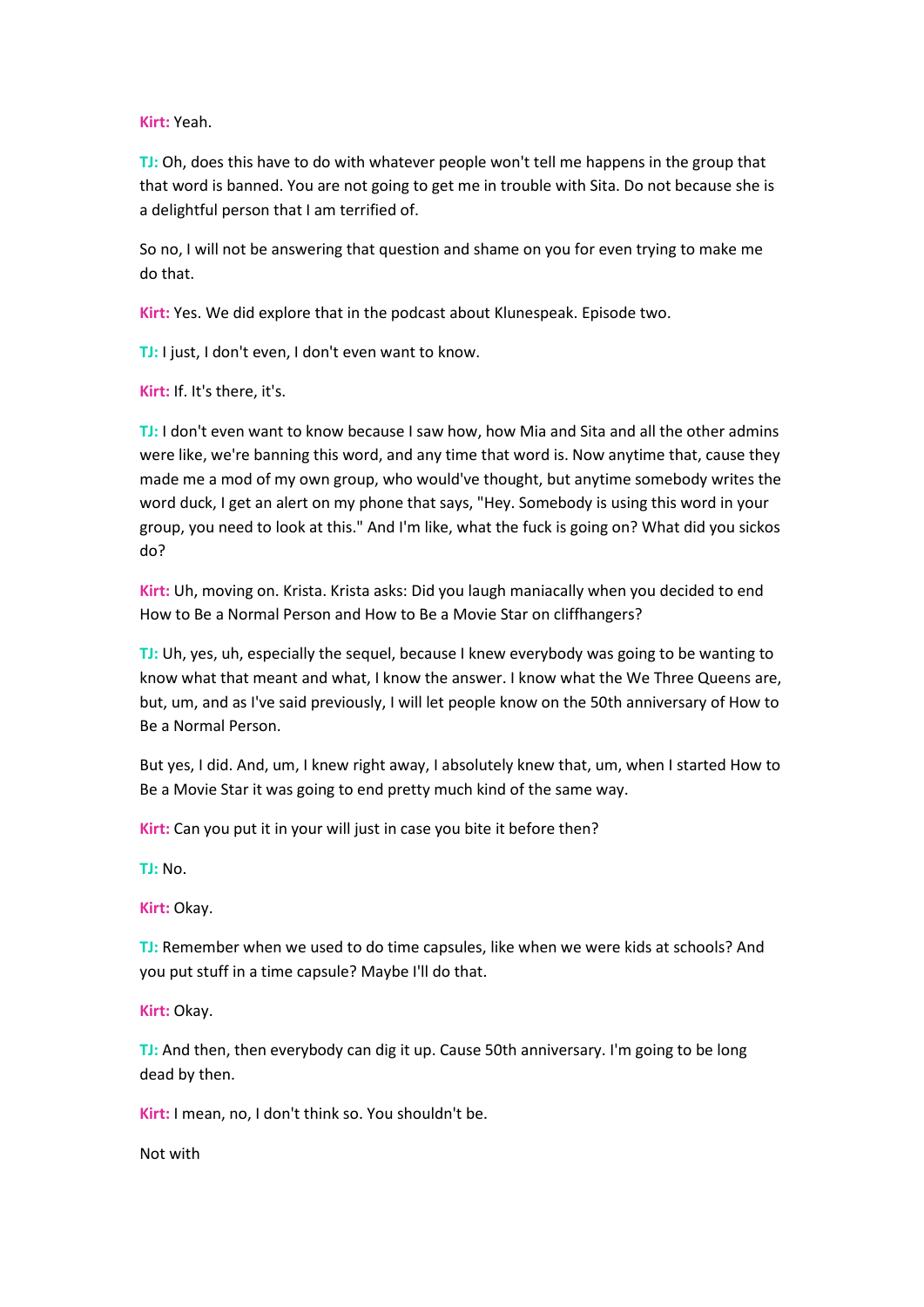**TJ:** I'll be in my eighties.

**Kirt:** Yeah. People live into their nineties. People live to be like a hundred and something.

**TJ:** But once all of this, my face and my body, start to like slough off. Like I'm that guy in Indiana Jones with his face melting at when he's the Ark of the Covenant and it just all like starts melting down. Then, um. I'll probably just deal with it then.

**Kirt:** Okay. But that's, that's, that's what plastic surgery is for. Famous authors.

**TJ:** I'm scared of needles, so I can't do stuff like that.

**Kirt:** They put you to sleep, get over it.

**TJ:** How did this devolve into you telling me to get plastic surgery? That's so rude.

**Kirt:** I don't know.

It's a Friday morning. It's been a long week.

**TJ:** This is going so well.

**Kirt:** This is going great. Shut up. It's going great.

**TJ:** Let's see how many times I could say, you're fired during this episode.

**Kirt:** Oh, from this gig, the one I get, the one I don't get paid for?

**TJ:** Right, exactly.

**Kirt:** Um, okay, last question for the How to Be series. Stephanie asks: Would you ever write a book from Casey's point of view?

**TJ:** No. I'm done with that series.

Um, I like, like people who've been wanting me to do a Xander and Serge, but I just, I mean, the only reason I did the sequel, even though for years I said I never would, is because I wanted to write a demisexual character, and I hadn't even planned on going back to that universe until I realized, hell, I already had a demi character on saying "I'm demi" on screen or on page.

And I, um, just said, what the fuck. I might as well just do it cause I love, I love, I love that world so, so much, but I just don't see the need to do any more with it. It, it, I said what I needed to say in those books, and I think I've been very fortunate in that a lot of people seem to enjoy them as much as I do.

So I think I'm good to let things lay at this point. I'm, I'm kind of getting to the point now where I'm you know, in the past few years I've closed off a lot of series. I've ended a, I've ended a lot of series, and it's not because I'm getting bored with what I'm doing, but I'm, I'm getting ready to look ahead as to what's next and what I want to do next.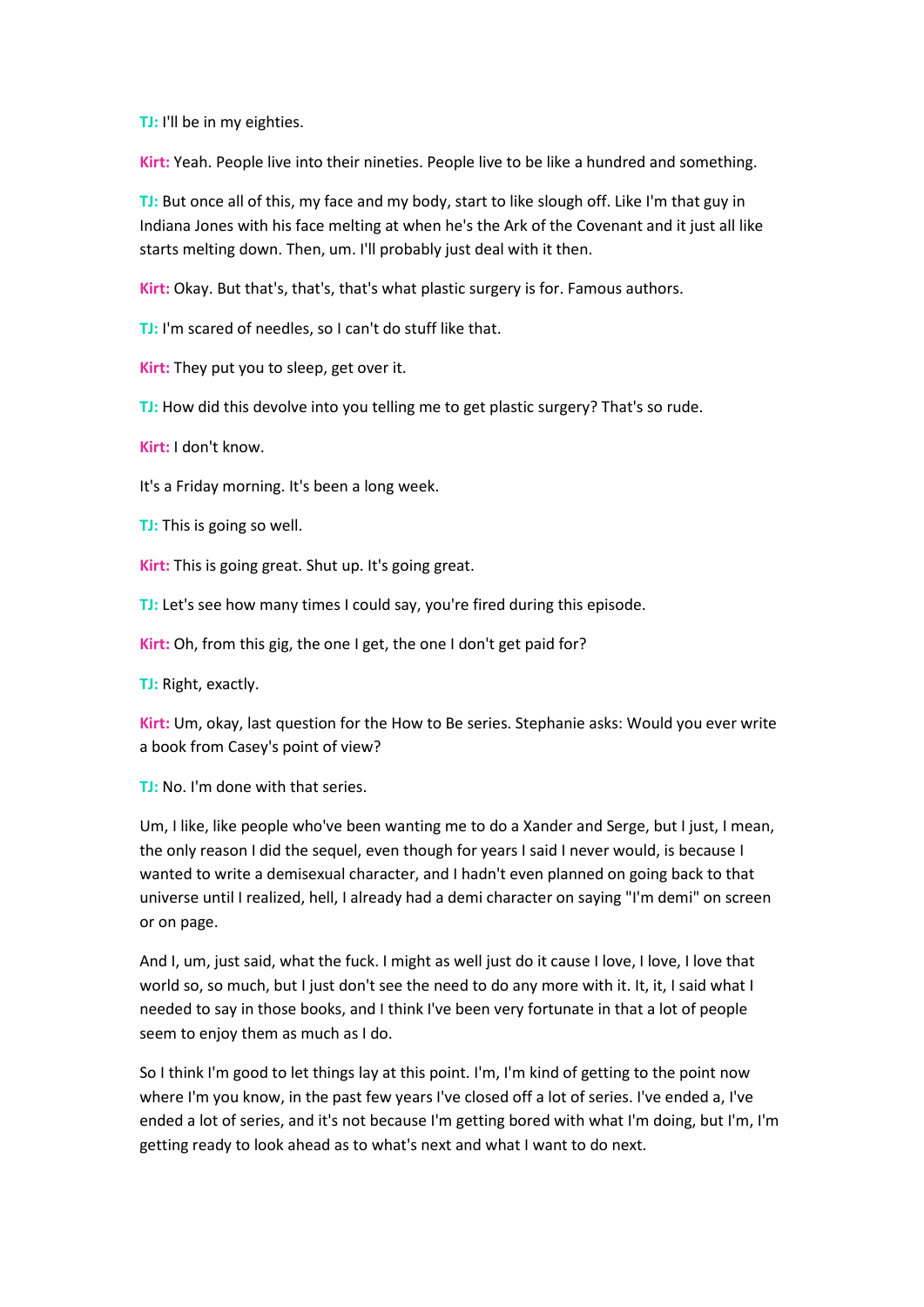And with, with. You know, I was about to say I want to get away from writing series, but then I just realized in two months I'm launching another trilogy. And after that, I plan on doing more wolf stuff. So, uh.

**Kirt:** And at least a fifth book in the Verania series.

**TJ:** Oh, God! This is so dumb.

**Kirt:** So.

**TJ:** So, I'm a liar and a fat mouth, but whatever

**Kirt:** Because your dumb brain.

**TJ:** I don't want to do anymore.

I don't want to do anymore How to Be books cause I, I just, I think those two books are good as they are. I don't think there needs to be any more.

**Kirt:** Um. We did get a question about Olive Juice from Thea, it starts with a lot of just gushing about how great you are, which I'm going to skip over. What made you decide to focus on the plight of missing black girls and women that are generally ignored by the media?

**TJ:** It comes with the idea. Look, I'm a cis white dude, so I go through life with a privilege that I sometimes don't understand or don't even realize, and it kind of goes to, let's, let's use Cerulean, the House in the Cerulean Sea, for example. I, the, the genesis of that book. I had the idea in my head about what I wanted to do with, with magical children and discrimination and whatnot.

So it was I, but I couldn't quite figure out how I wanted that to all go together. So I started to research orphanages in the 19th and the 20th centuries, which led me to. The Sixties Scoop, which was the practice in Canada for when the government in the fifties through the 1980s took indigenous children from their homes and placed them into government sanctioned facilities to want to foster them out to white middle class families, uh, all over the world.

And I'd never heard about that. Granted, Canada is not my country, but you think that such a life altering, changing event would be something that we'd all know. And of course, the indigenous people of Canada know all about it, but me with my racial blinders on, I just never knew about something like that.

And the same thing happened with the, with me wanting to write about Olive Juice, because I knew I was going to be writing a story, again spoilers, about a woman that goes missing. And I was looking up statistics on missing women and I came across the fact that that there is the well known thing of missing white woman syndrome where.

You know, white, middle to upper class women who go missing get the majority of media, whereas the, the epidemic of, of missing people of color gets nowhere near as much as the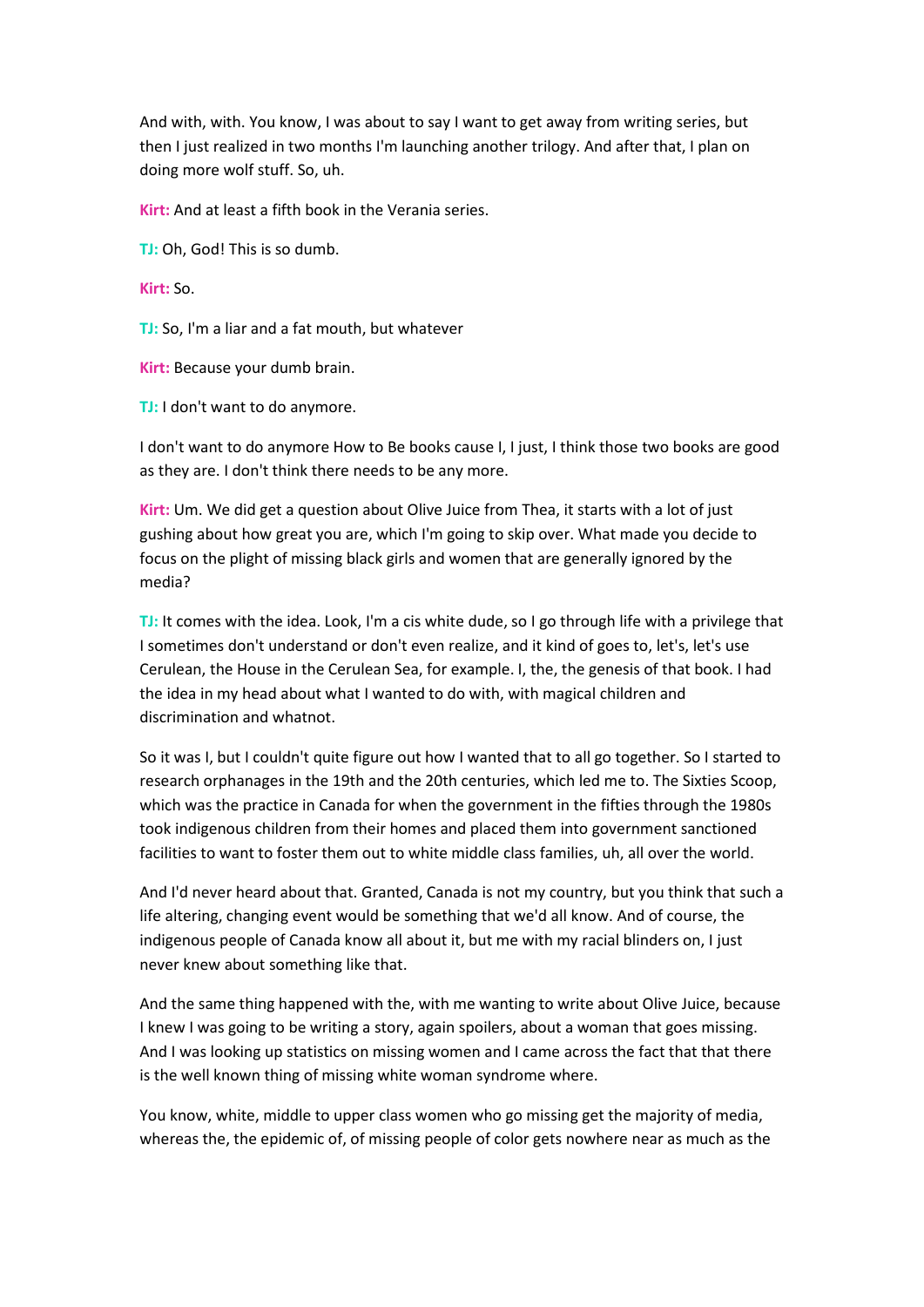attention. I mean, you go through a supermarket and you'll look at people magazine, you'll see a pretty smiling white, blonde girl who's missing.

And I don't want people to think that those people should get any less attention because they don't. It's, it's still someone's missing loved one. It's still someone who has a mother, a father, sister, brother, friends, a partner, whatever who is gone missing. And that is still something that needs to be to be discussed.

**Kirt:** That's such a garbage reaction to any time somebody saying, we want equal rights for people of color.

**TJ:** Right, exactly.

**Kirt:** Like, no, we don't want to take it away from somebody else. We want to elevate somebody else up to the same level.

**TJ:** Right, exactly. It's it. You're exactly right. It's not about taking away. It's about giving other people the same courtesy and the same, the same attention because frankly, that's not what happens at all. And it's not just our country, it's the world over. I mean, there, there's the missing and murdered indigenous women of Canada.

There's the Highway of Tears in Canada where many, many indigenous women have either been murdered and their murders remain unsolved, or they've disappeared and their disappearance has remained unsolved.

And so when I was starting to write about, um, or when I was getting ready to do Olive Juice, the fact that I was not, I had never heard of missing white woman syndrome before. And it's one of those things, again, you have racial blinders on cause you don't think about that. But when you actually hear it and it's in front of you, you're thinking, of course.

Of course that's the way it is. Of course that's the way it is. And it sucks. And so when I wrote that book or that, that novella, it came from a place of me wanting to tell this specific story, but at the same time, I have to be careful because it's going to, it could, if I'm not careful, it could read like, "Oh, this white guy just found out about something that many other people know and look, now he's trying to be a white savior coming in" and, and that's not what I had in, in, at all in mind with that.

Which is why when I did do the research for that book I went to, uh, support groups with, with permission to, to support groups for missing people. And, um, but the, the biggest and most devastating help for that book was when I was put in touch with a, a woman, a black woman whose daughter had disappeared, uh, back in the nineties, I believe.

And I was able to hear from her directly about what that did to her and what that was like as being a person of color dealing with white police who really didn't give her the time of day. And eventually that case was solved her, her, her daughter's body ended up being found and the man who went, the man responsible went to jail where he died of illness a few years later.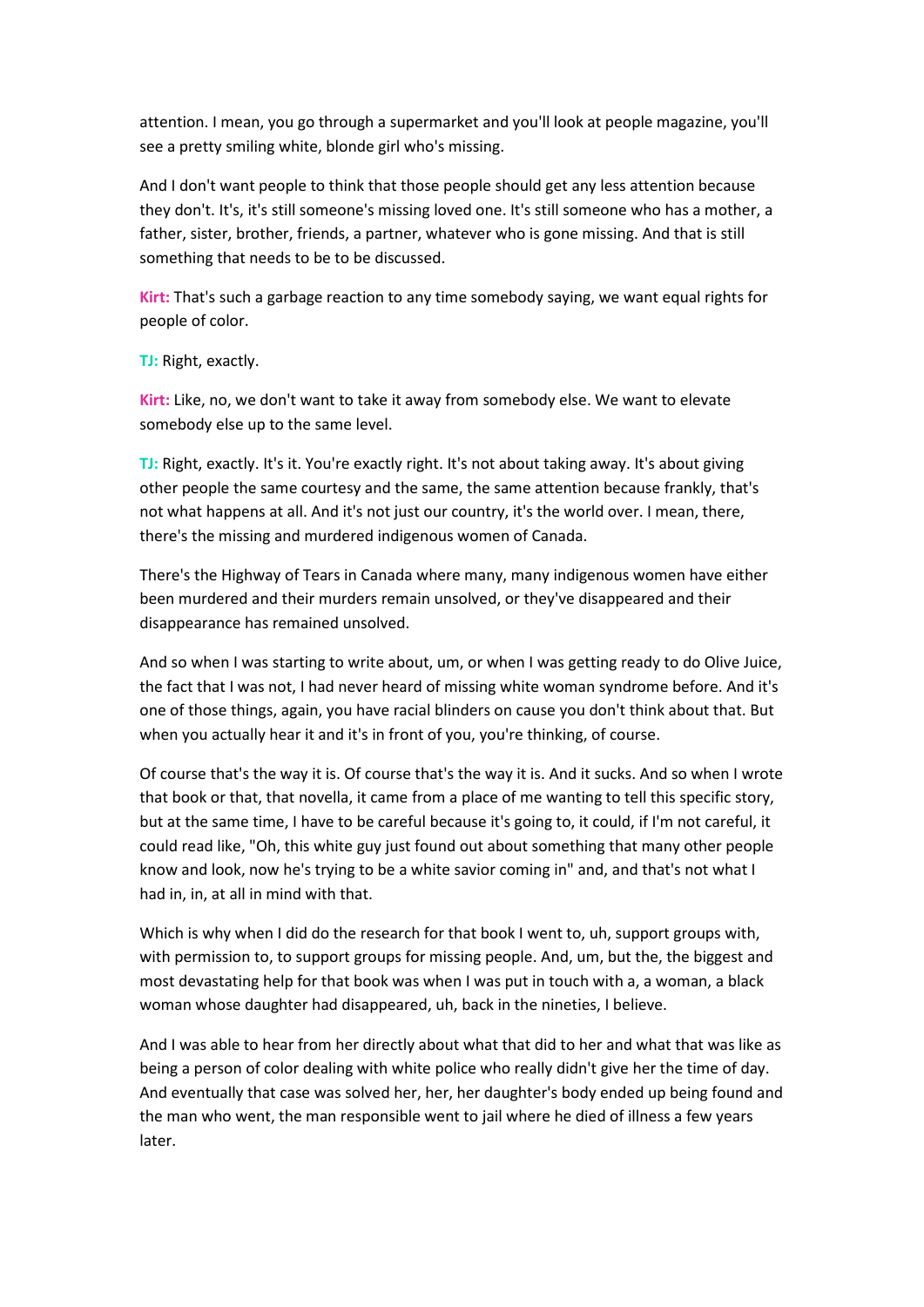So she got justice in the end. But. I mean, you can't, you can't ever give someone like that closure. You can't. And, and they, they, if they fight it, it has to be on their own. And I will never, ever forget her or her daughter or, uh, the story that I was able to tell with that book because I just, it felt like the right thing to do and it felt like the right thing that I should be doing.

But I did that knowing that I have a privilege to tell that type of story and an audience to hear that type of story, which is why it, that book took me a week and a half to write that novella. It took me a week and a half to write, but I maybe did four or five months of research leading up to that and it would not have been any good at all had I not done that.

That's something that I think a lot of people don't understand, is that when you're writing about something like that, if you have never had that happen to you, you can never understand what that does to you. Even even, no matter how much research you did, I can say, I can appreciate what those families have gone through, but me, myself, I've never had that happen to anyone I know and love, so I can never understand what it must feel like.

And then again, coming with the fact that I'm a white dude, I can never understand what it means to be a person of color going through something like that where you see white girls being splashed all over the media when they're, when they're, when they go missing. But you can't get even five seconds of airtime for your own missing loved one that I can't imagine that kind of pain and outrage that must cause.

**Kirt:** Do you know, did that woman ever read your book?

**TJ:** I sent it to her and I, um, uh, I gave, I gifted her a copy, but she didn't want to read it. And I totally, totally don't blame her in the slightest at all. I said, it's there if you want to see it. It's all thanks to you that I was able to tell the story. But she, um, she said that she was moving on to a place of peace.

And I remember the last conversation cause I talked with her over a period of a few weeks, um, and through email, through phone, through text. And the last, the last, and I have still have it saved on my phone. The last conversation I had with her, um, was after I'd finished the book. And she told me her last text to me was, "thank you for telling the story and now I'm going to go walk my dogs".

And that was a good ending for, as good an ending as I could have hoped for her for her. So.

**Kirt:** Uh, Thea in her question also just wanted to shout out All the King's Men duet by Kennedy Ryan, uh, where she gives a voice to all the missing indigenous girls and women, so.

**TJ:** And if you want more information on what happens with, with missing and murdered indigenous women, there's a podcast called Missing and Murdered, um, that that's done by, uh, the CBC broadcasting and the host is Connie Walker, I believe that's her name. And she is an indigenous woman, and her reporting is top notch. Absolutely top notch.

There's two seasons and the second season. The first season, obviously too, is very important. But the second season has to do with, um, the Sixties Scoop and a woman being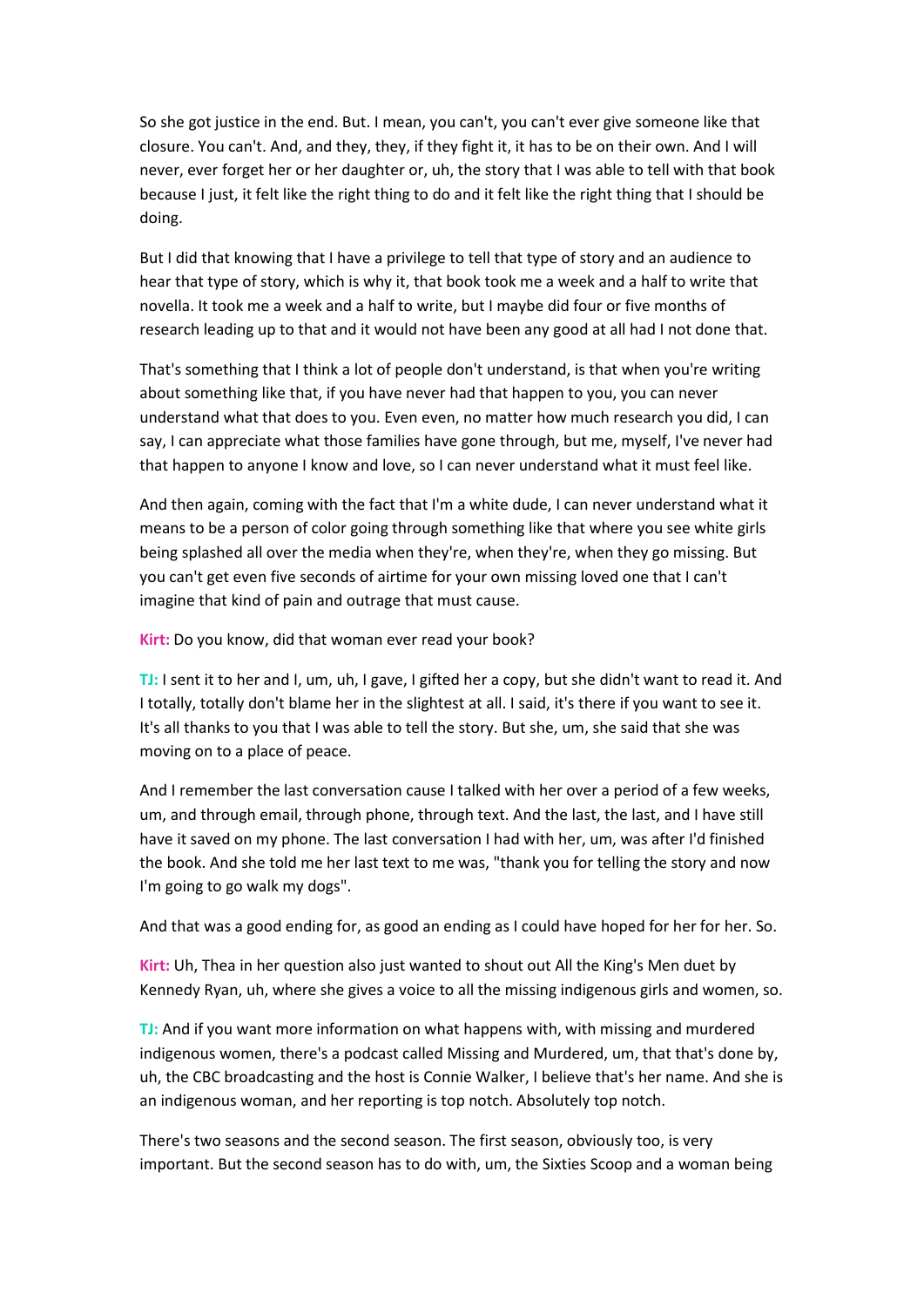taken from her home, a child being taken from her home and the journey of the family to find out what happened. And it's devastating, but Oh, so important.

So please listen to that.

**Kirt:** Yeah. As usual, Olive Juice has been a barrel of laughs.

**TJ:** Yes.

**Kirt:** Let's move on to the Tales from Verania, shall we?

**TJ:** Hooray.

**Kirt:** Therese asks: Was a Morgan Randall's apprentice when he locked Myrin in the dark realm?

**TJ:** Yes.

**Kirt:** Will asks: Do you think one day you'd consider doing a large hardcover anthology of the Tales from Verania series?

**TJ:** No, because these, since these are now self-published, since I was took the rights back from the publisher whose name I can't mention. Um, I self-publish and people don't, I get this question a lot about various books. People don't understand how extraordinarily expensive that would be. Like I would not see a profit off of that and no matter, even if I sold a shit ton of them, I would not see a profit off that.

And it just, it's not. It doesn't financially make sense, especially since, um, especially for a book. I mean, Lightning Struck Heart is what, 2015? I don't, I don't need, I don't need to do that. I think the covers and the paperback versions that have, they are now look very nice. So I'm hoping people will just use those.

**Kirt:** When it becomes a hit HBO series, let somebody else do that. Let somebody else pay for it.

**TJ:** Right. Exactly.

**Kirt:** Now, uh, Shira has a couple of questions about Tales from Verania. Sam gathered all the dragons and learned to enhance his own powers through them. Why was this not used in any sort of way in the final boss battle against Myrin.

**TJ:** Because I wanted Sam to be able to stand on his own. I wanted Sam to too. He had the strength of the dragons in him. That's why he disappeared for the, close to a year, what he did. He was able to learn from all of them, and though they played a part in the final battle, I needed Sam to to really stand on his own and make a decision about whether or not he would use all this power for good and, or not.

And there is a part in that battle with Myrin where Sam almost basically commits genocide and kills every single wants to kill every single dark wizard there in the castle. And originally in the first draft of that last book he did that he killed every single dark wizard, and then beta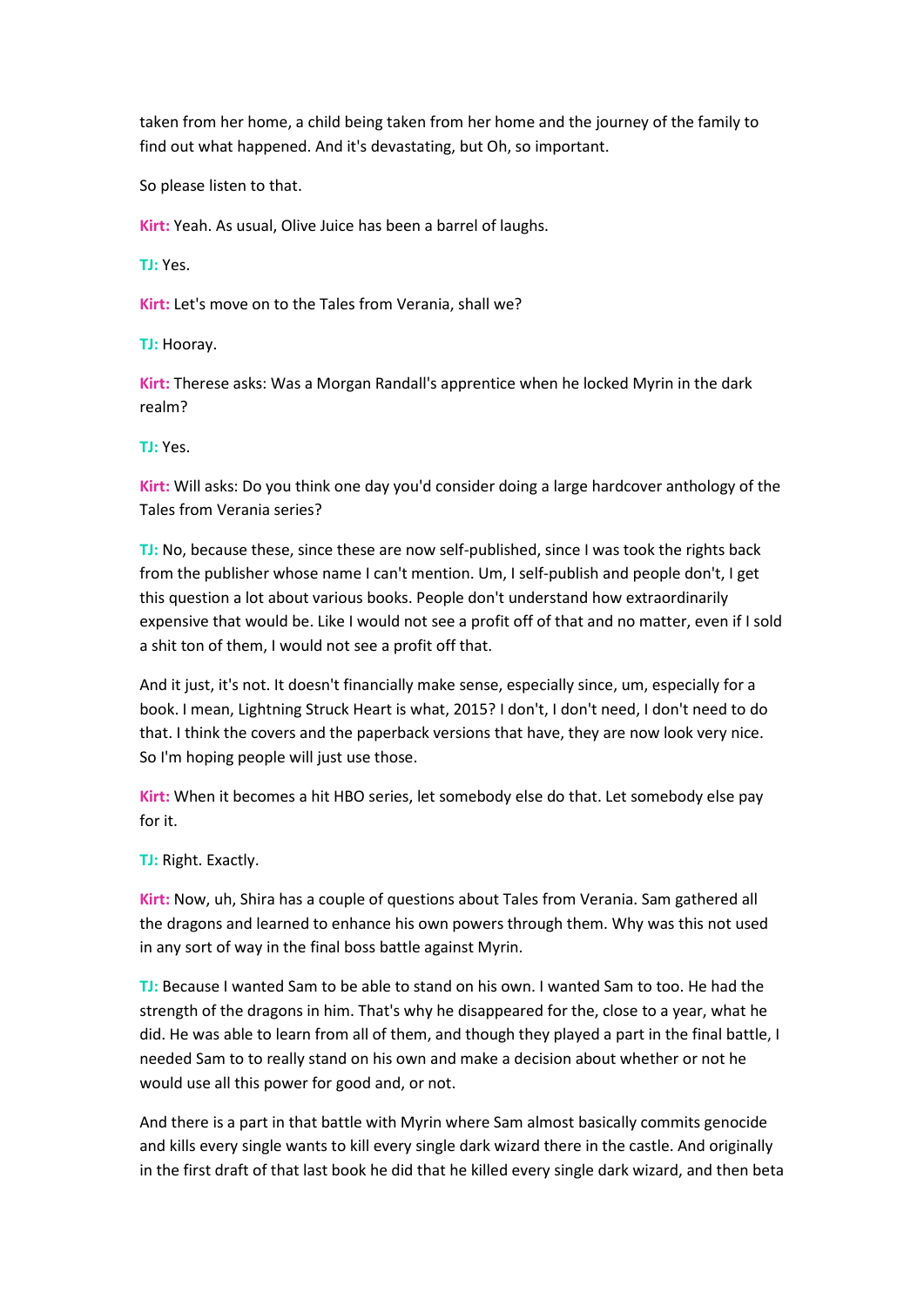readers and editors was like, "This is a little dark even for, you know, even for you, I don't, I don't know. Would Sam really do this?"

I was like, well, hell yeah, he would. These people have screwed up his life. Let's kill them all. And then I was like, nah, he wouldn't do that. So I changed it to the ending that it has now.

But I will say this, Sam, there are repercussions from what Sam did there. And those come out to play, come to tr, he has to come to terms with what's inside of him. And he does that through his friendship with Justin in the next book. And I am very, the main relationship is obviously between Justin and the man whose name I will not mention right now.

But, um, the, the biggest secondary relationship is going to be between Justin and Sam. And what the repercussions of what Sam did were and are, and if Sam is actually doing okay for what he had to do.

**Kirt:** Shira also asked: Will you ever write a prequel about Myrin and Randall?

**TJ:** I will not. This is the same reason why I won't ever do a prequel.

Uh, okay. Let me figure out how to phrase this. It's why I won't do a Thomas, Young Thomas and Elizabeth in that pack with Abel and all that, because those end in tragedy. And I don't want to write a series that ends in tragedy and tragic things can happen, but we all know what would happen to Thomas. We know where he ends up.

And, um, the same would happen with, with Myrin and Morgan and Randall, you know, where they end up. A lot of their story was told over the last three books of that series, and I just don't want to go write a prequel with them. Where I know how it's going to end badly. I just don't want to do that. So, um, no, I don't want to do that.

**Kirt:** Susan asks about The Bones Beneath My Skin, that she's, she's done a lot of research on this and realized that you never mention any days of the week and she wondered if that was intentional and why.

**TJ:** I have no idea. I don't mention any days of the week in the entirety of The Bones Beneath My Skin? Huh. I don't know. I can't tell you why.

**Kirt:** So clearly it wasn't intentional.

**TJ:** Right. It was not. I don't know if that would have added anything if I'm thinking about it, but you know, this happened on a Tuesday. This happened on a Wednesday. I think that, that the time of that book is pretty clear. So I don't know that I would have needed to do that.

**Kirt:** Yeah. Uh, we had a couple of questions about House in the Cerulean Sea, um. From Richard: Of all the possible titles that could have been emblematic of the story and spirit of the book, how did you guys come to The House in the Cerulean Sea?

**TJ:** That wasn't the original title of the book. And I actually fought against that title of the book, um. That the original title of the book was from Linus', uh, mousepad "don't you wish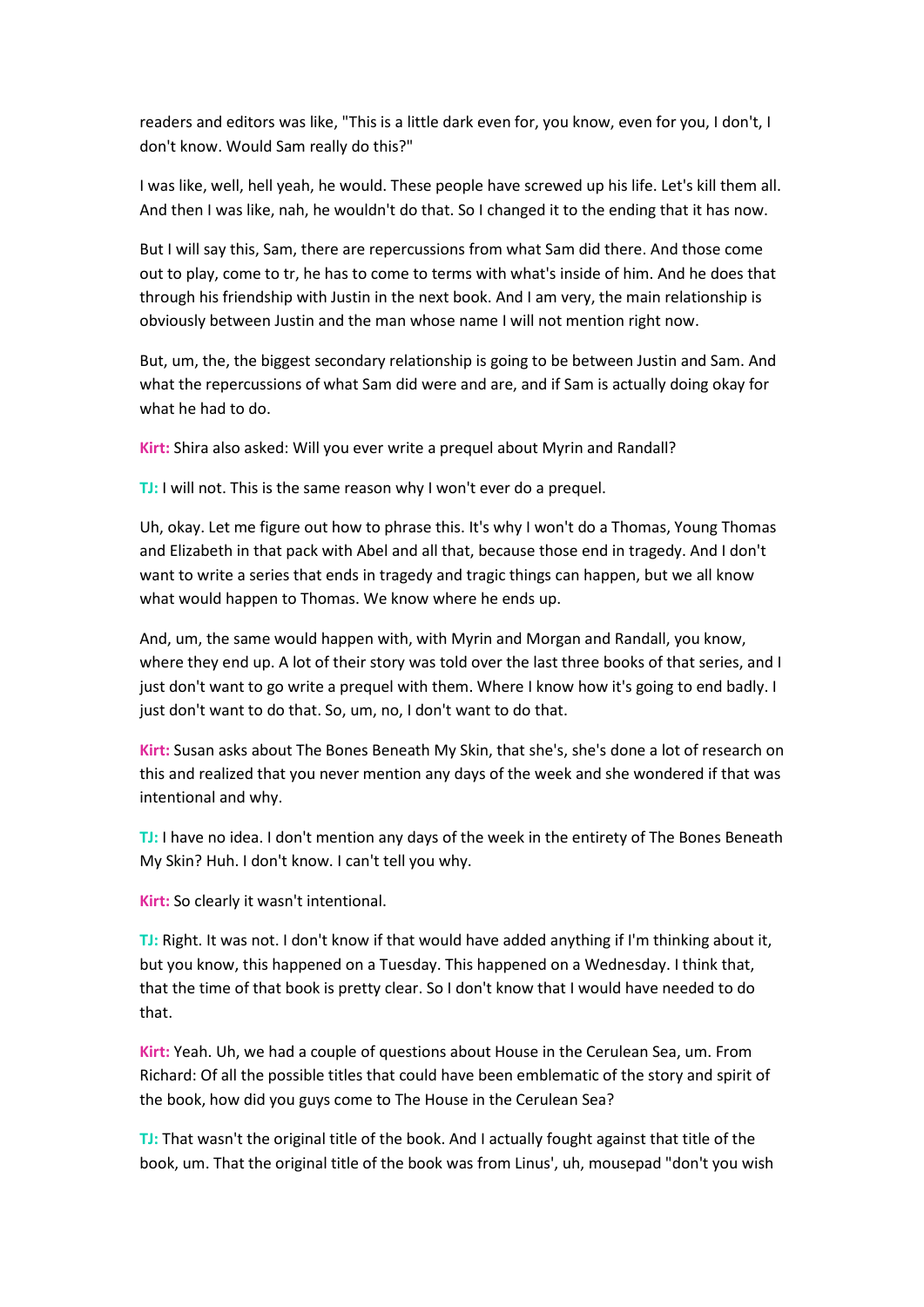you were here?" And I loved that because I had this idea in my head of the cover looking like a postcard and with the, with the house in the cerulean sea in the background and whatnot. And, but Tor said that that wasn't, um, fantasy enough. And that they didn't want to ask a question on a cover, which I get that they make sense in a certain way.

Um, so they went through the book and we all went through and they found the line, um, uh, "the house in the cerulean sea", which is one of the very last lines uttered in the book. And, um, they said, "what about this?" And I said, "sure, why the hell not?" You know, I was at that point, I was like, I don't know if I can say no to you guys because you've given me a lot of money to do this and I don't know my rights.

So, um. I was, I'm totally fine. I liked the, I like the title because I think that it adds to the cover as well. Um, how that ended up, but let's take that one step further with the, my next book from them that comes out in March of next year, Under the Whispering Door. Um, that wasn't the original title.

The original title of that book was The Tremendous Death of Wallace Price, and I loved that title. I thought that was very cool and I was very happy with it. And then Tor was like "it's not fantasy enough". And I said, "what? What do you mean?" I was actually kind of upset that they wanted to change that one.

And they came up with "Under the Whispering Door" and I did not like it. And I told them that. And then they said, well, sit on it for a little bit and we'll see if we can come up with anything else. And so I did sit on it for a little bit and it grew on me because I know things about the story that that title hints at that make sense for it.

I mean, cause you have the idea of, you know, you're not standing at the whispering door, you're standing under the whispering door, which is a major plot point for what goes on in this book. So I was totally fine with that. However, my third book with them that I've already written, In the Lives of Puppets, I told them I will fight tooth and nail to keep that title because it's a direct quote from Carlo Collodi's Pinocchio.

And I, that book, which the book is used as inspiration, and so I want to keep that title. So flash forward like a year and year and a half from now, it's titled something different and I'll be on this podcast going, "yeah, I totally wanted to change it to. It sounds great."

**Kirt:** "After I sat on it for a little while, I really started to like that new title."

**TJ:** I thought about it and I realized that the people who pay me are right.

**Kirt:** Um. Thea, uh, asks: Sal in Cerulean Sea is my favorite of the kids. Was I imagining the message that young black boys, even if they are large in size, are not to be feared as they are just kids like anyone else?

**TJ:** Correct. Because you have, I mean, hell, all you need to do is turn on the news now to see, to see black men, young black men being reported for just existing. The police being called on them for just being alive.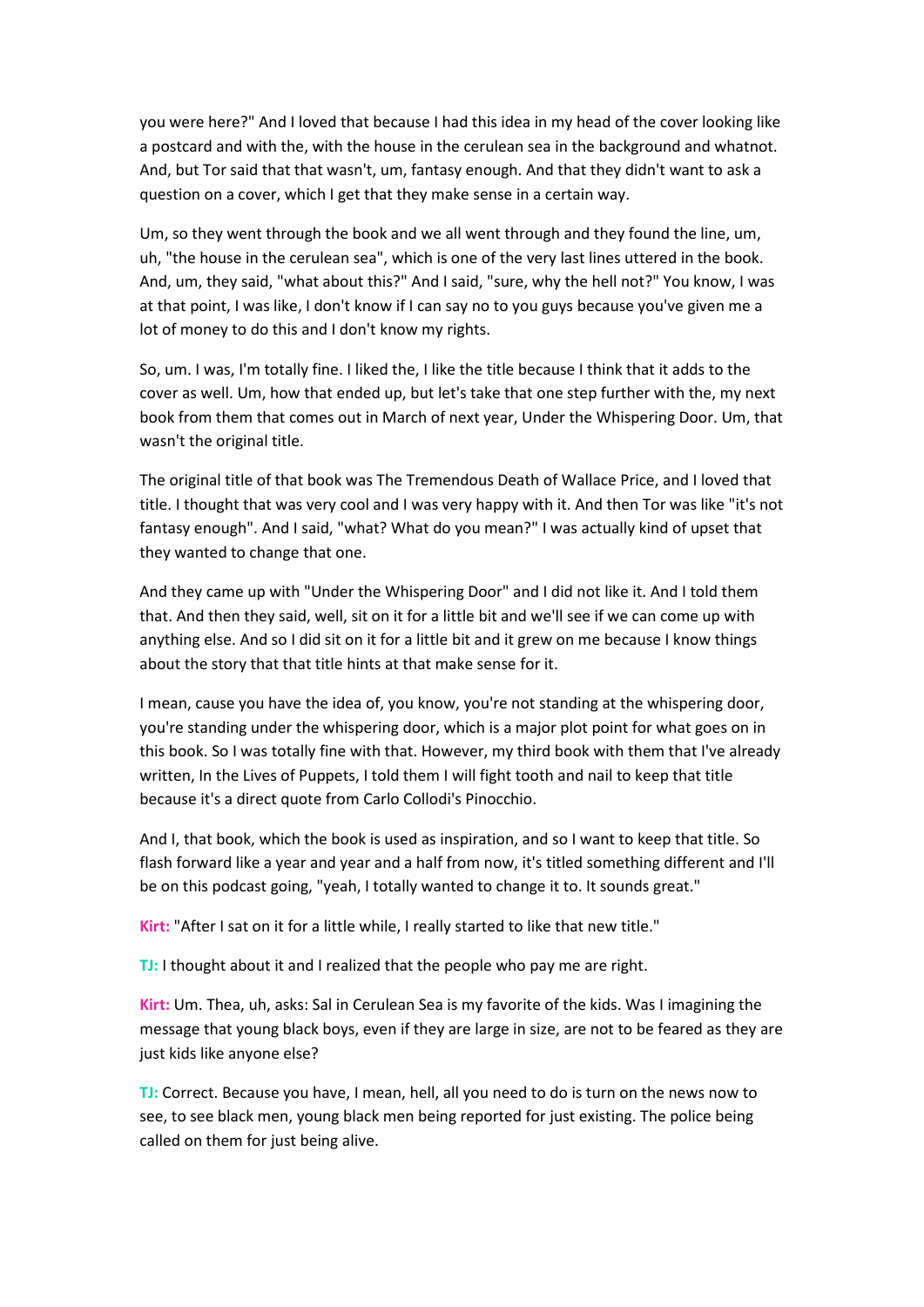And I was very conscious of that fact because they are, they are seen as, for some reason, certain people see them as intimidating, and as something to be feared, which was the whole idea of Cerulean Sea to begin with, that these people were discriminated against because they others were scared of them.

And so I wanted, Sal to, to have, uh, that presence. But I wanted to use it against the people that have that prejudice. And which was why he is a big dude. He's a big teenager, but he's so shy and reserved and soft. And then when he gets to read his poem for the first time in front of the class, that shows you just how deep he is.

How much of a, uh, a wonderfully thoughtful and yet still scared man or a boy that he is. And I think that that when I wrote that poem, that was the first time that I realized how, how tremendous of a character he could be and how brave and how amazing he was. He doesn't speak as much as the other kids.

I think, you know, barring the Wyvern Theodore, he has the least amount of lines, but everything that, I tried to make, everything he said seem weighted and profound, not because I was trying to go follow any kind of ridiculous tropes, um, that, that often follow magical, uh, people of color. They, they, they're used like that, but I wanted to make sure that he had a presence about him that could be, that he could be seen without having to say much at all.

I think that's what I'm trying to say. Yes.

**Kirt:** Yeah. Um. We got a question about the Seafare Chronicles, which I didn't even realize were called that.

**TJ:** That was the former publisher that we do not discuss needing to put a series title to that, and I hate it, but what can I do?

**Kirt:** So the Bear, Otter, and the Kid series.

**TJ:** Yes.

**Kirt:** Lisa asks: in The Art of Breathing, when Ty is on his way back to school, he stops in Gerard, Pennsylvania. That is her hometown where she grew up. Have you ever been there, or is that just a random town you picked off a map?

**TJ:** That is a random town that I picked off a map because that is what I sometimes do with, with stories like that.

I always try to find little small towns that I've never heard of before. Like the in, in Heartsong, there's the town of, the town in Kentucky towards the end. In, um, The Bones Beneath My Skin, there's a town that they ended up towards the very end.

And what's so funny is any time I put these little small towns in books it never fails that I hear from someone who goes, "You put my small town in a book". And I say, "Oh, okay shit. Did I make fun of it? Cause if I did, I'm sorry, that's not what I meant to do". But no, I love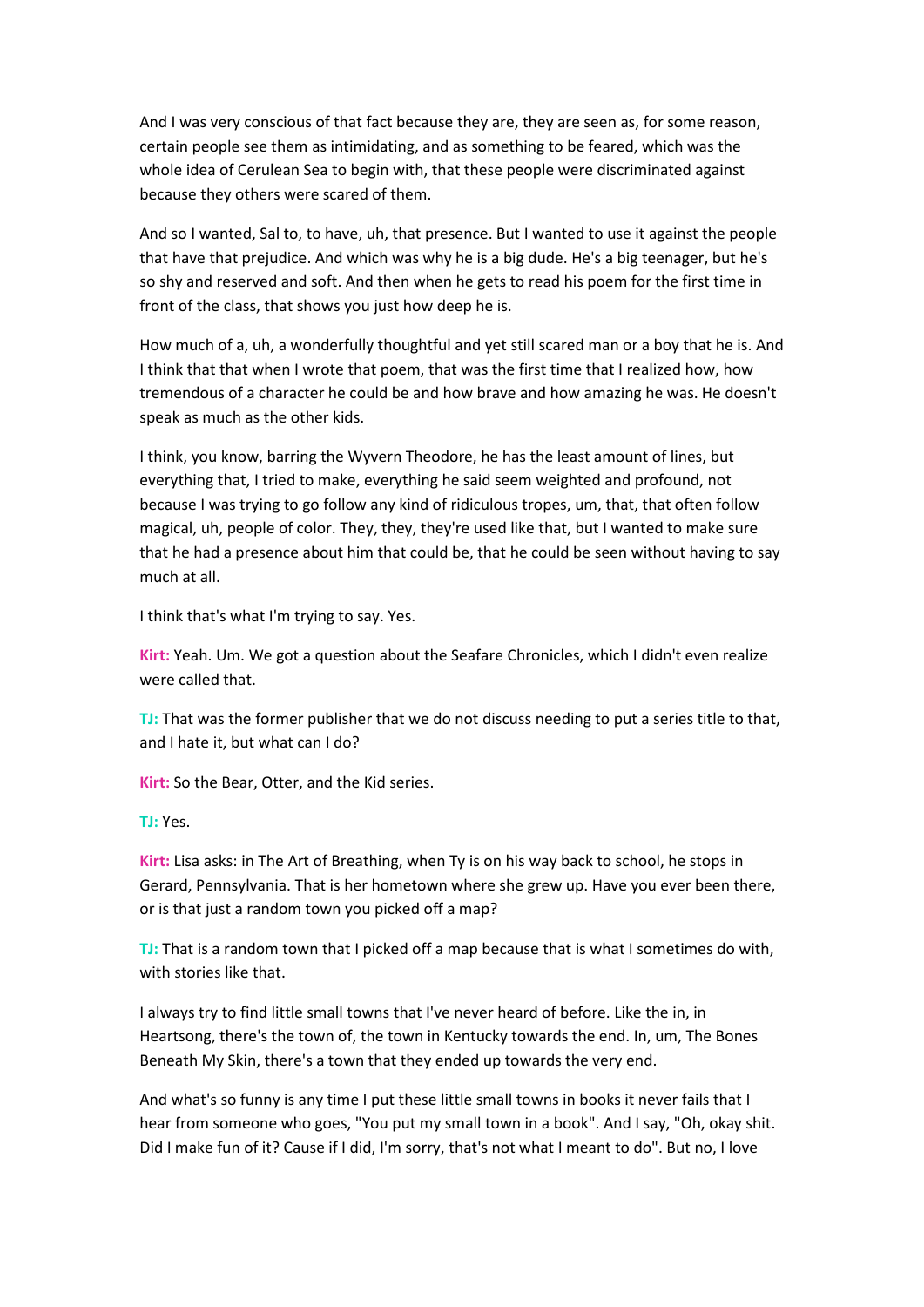being able to like in, in, um, well I think it was in, yeah, The Bones Beneath My Skin they go to Bird in Hand, Pennsylvania.

And there's a town in Pennsylvania called Bird hyphen, or dash, in dash Hand, Pennsylvania, and I just, I find that fascinating. There's, of course, I would know this, there's Wikipedia lists with odd town names. My favorite in which is why I used it in Blasphemy is Truth or Consequences, New Mexico.

I just think that is a, I've actually been there and it is, it is a, a, no offense if anybody's listening to this from Truth or Consequences, New Mexico, I'm sorry. Because that's a very, it's a very. Desert town and I would know that seeing as how I lived in a desert town for 15 years.

**Kirt:** Um, I grew up in a town called Sheboygan, which is like, that's a fun name. You should use that.

**TJ:** That is a boy. And I've heard of that one. I like to say that, Sheboygan.

**Kirt:** Um, we got a couple of questions about Burn that I'm just going to kind of combine into one.

So Mary and Will, I'm combining your questions. Um, so. We know that Burn two will never happen.

**TJ:** Yes.

**Kirt:** And you mentioned.

**TJ:** I still, I get questions about that all the time still, and I'm just like, sorry. It's just I've moved on.

**Kirt:** Yeah. Uh, but you mentioned that parts were taken for Verania, so with time now passed, what will you tell us about the plot for Burn two just to put it to rest?

**TJ:** Oh, this is probably gonna piss people off because cause they're going to be like, well, now you have to write it. Um, Seven, the, the love interest in Burn, um, was, how do I put this? Cause it's not, I didn't, I didn't plot it out entirely because I just, it died because of the whole, the handling of that book and, and, and what.

It was essentially going to be going with a multi-verse, kind of a theory. Seven was, there's also a Six and a Five and a Four and a Three and a Two and a One. And there was this whole entire other universes and the, the tree God at the end was basically the crux of all these universes. And he was bored and tired with everything.

So he was just going to destroy absolutely everything. And which is why the, the ending of that book happened at it as it did, and I had this huge whole big plan. It was going to be, you know, like almost like a metaphysical X-Men kind of a thing. But I was, I should not have written that book when I did.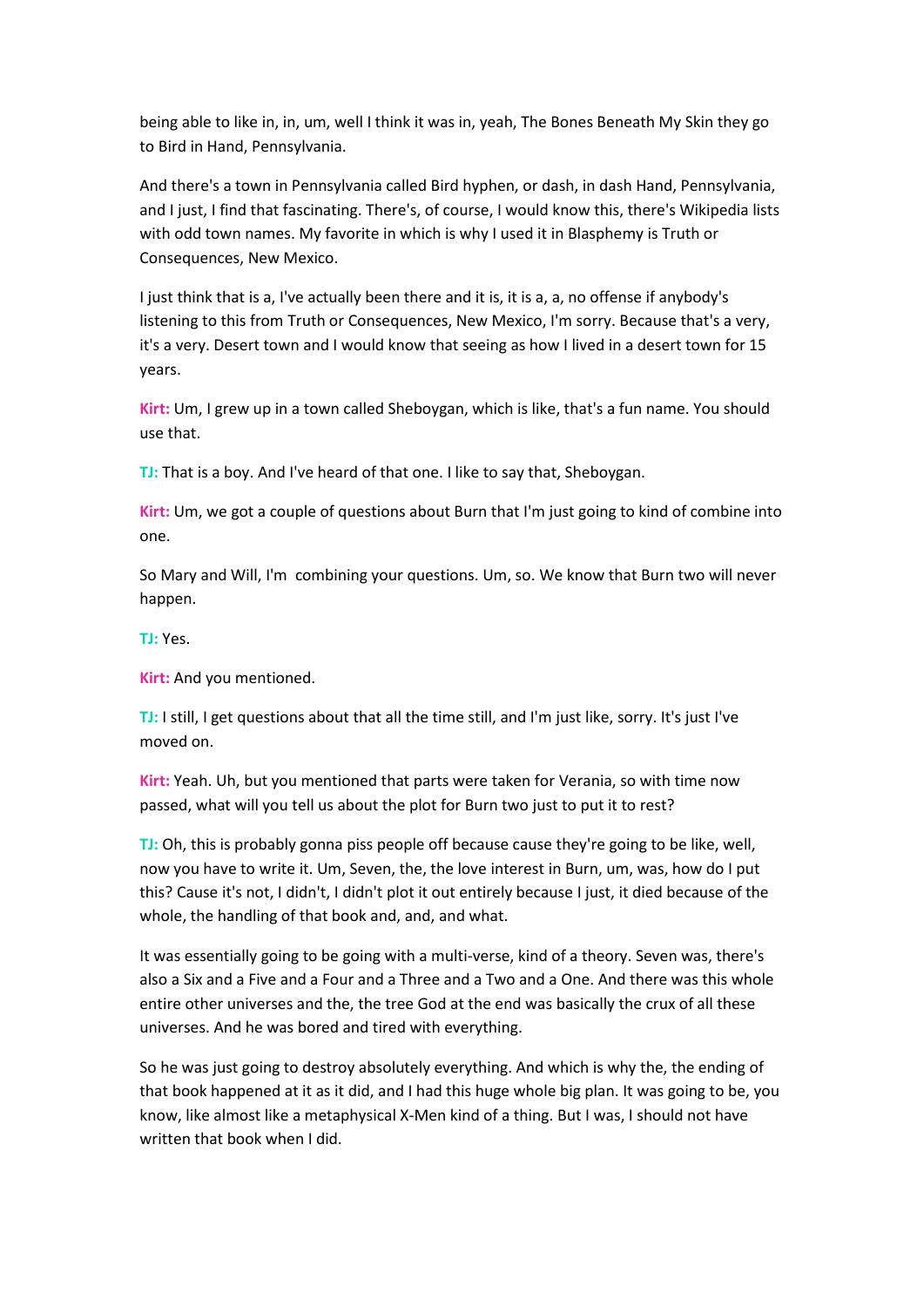I was not ready to write that size of a book with that many characters. And I. When I got halfway through writing Burn, I realized I probably was in over my head a little bit, but I soldiered on as best I could. And look, I know people still want to read more of that and they'd be, but I honestly, if there's a book of mine that I like the least, it's that one.

Because I, I just don't like how it turned out and it's not something that I've had any desire or spark to go back to whatsoever. And I know that that's going to upset a few people, but you know, that's just how I am, and I'm my own harshest critic, I know that, but it's just not, it's not something I'm interested in doing anymore.

And honestly, I think I took what I learned from that. And basically put that into like the Green Creek series with a large cast of characters, everybody with their own big distinct personalities. And the idea of this found family coming together like that.

And I kind of, I took elements from what I planned on doing with Burn sequels and put those into Verania because I wanted to use them still. So it's just one of those things that happens, you know, you, you hope for the best and sometimes it doesn't work out.

And you can either get pissed and, and, and dwell on it, or you can say, "Hey, I didn't do as well as I'd hoped. I've learned from it, and now I'm going to move on and try to do things better."

**Kirt:** There you go. I, that sounds perfectly reasonable to me.

**TJ:** Yeah. But it's not perfectly reasonable to the people who paid 6.99 to read a book that ended in a cliffhanger, that'll never be resolved.

I get that and I've apologized for it. I apologize for that many, many times, but at the same time. Get over it. That book came out in 2012.

**Kirt:** Yeah, it's time, guys. It's time.

**TJ:** That was my second book and I just released my 25th so you have plenty of other things to read.

**Kirt:** And thanks to these questions you can now let's, we've put it to rest.

**TJ:** You know what, write, write what you think would have happened. Write, do your fan fiction. I'm totally fine with that. I'm totally okay with that.

**Kirt:** Love it. Um, uh, okay. So the rest of the questions are really not about anything specific, so they're just questions.

So Christie writes: Your readers obsess over your books. Do you spend any time thinking about them like we do? Like have you made a choice in a published work storyline wise or character arc wise that you wish you had done differently or would like to see play out more? Or are you able to literally close the book and let it go.

**TJ:** Well see, we just came off that. Burn is a good example of how I wish I could have done things differently, to see it played out differently. Um, Bear, Otter, and the Kid, I wish I had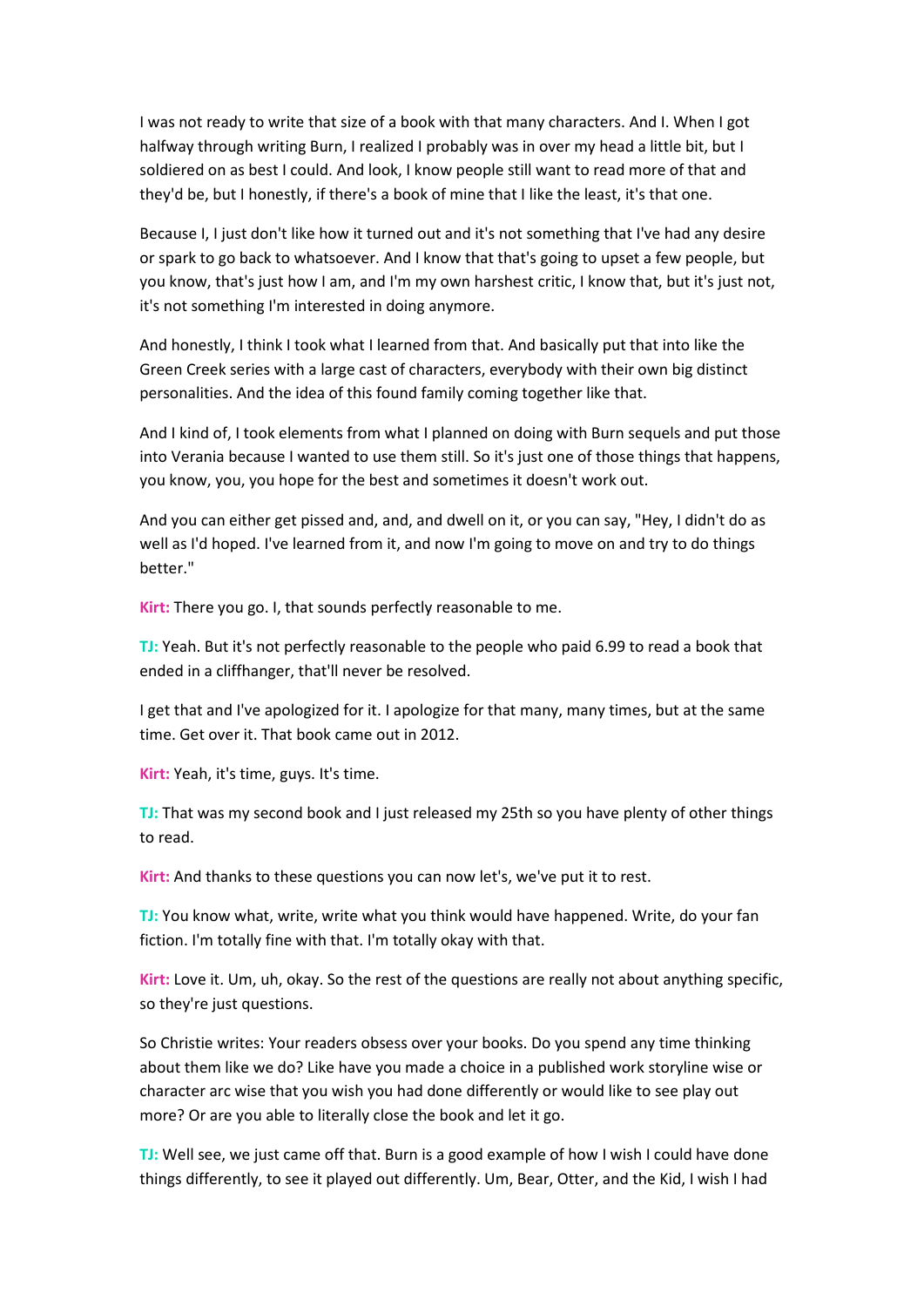done a couple of things differently in that just because I. I'm so sick of, and this is why I don't really touch on homophobia anymore because it's so, it's so boring.

Everybody knows homophobia is stupid. And I hate the fact that I decided to make that part of my first book. But you know, I was a different person back then. And, and, um, I, I've never gone back to look at, Into This River I Drown except for, um, when I started writing, uh, Bones Beneath My Skin, knowing that I was going to have one of the characters in that show up in, in Bones.

Um, and I only looked through parts of that just because that book, that book almost killed me to write. It was so, so difficult to write. And so I've never really gone back to that. The only time I ever really go back to books is like, like for example, right now when I, since I just finished Tales from Verania book five.

I had to go because I couldn't remember what color hair Justin had. I couldn't remember. Um, uh, if I had done certain things for specific characters that I'm trying to be vague about, so I have to go back and look through certain parts. But it's like, it's like when I have, when I hear my books, like for you, when you read my books, when you're doing the narration, I can listen to parts of it, but I can't listen to the whole thing because it weirds me out just because.

Just because I don't feel comfortable hearing somebody read my own words to me. Like I would love to be able to listen to all of Green Creek. I would love to be able to listen to Michael doing the Tales from Verania. I just can't. I absolutely can't. And the one of the worst thing that's ever happened to me was I was clicking through, I don't remember which book it was.

No, I take that back. It was the third book that the, uh, what was it. The Consumption of Magic, where I got pissed off at people who said my books needed more sex and wrote that 10,000 word sex scene in that book. So I was clicking through the assets that the former publisher had sent to me, and I was like, okay, let's just see what Michael did here.

And I clicked on and it was right in the middle of that, that sex scene, and I'm gross for writing what I wrote in that. I'm fucking gross. And I was, like I could feel the blood draining from my face and like my hand was shaking as I was trying to turn it off. And I, but I couldn't find the right button to turn it off.

And Michael was just in my ear going, yeah, and they're fucking so hard. I was like, why did I do this? So.

**Kirt:** Oh, TJ, that seems so tame compared to some of what I've read.

**TJ:** I know. It absolutely is. But stuff like that just really weirds me out. But I, I, the only reason I go back to former books is if I, um, need to remember something that I'd done before for another book in a series or another book set in the same universe, because you have to understand by the time you get the book in your hands, let's use Cerulean for an example.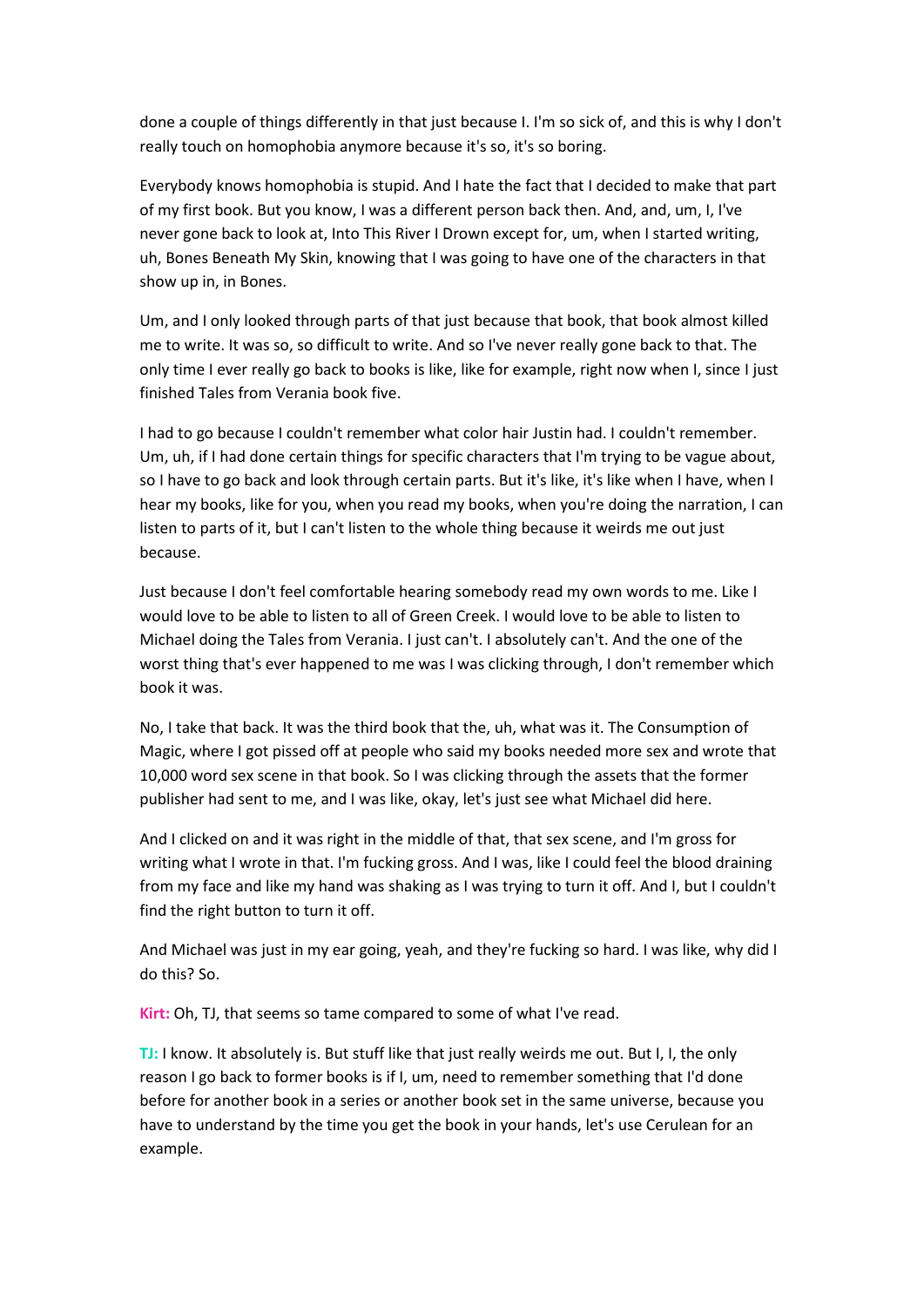By the time you get, you got Cerulean in your hands. I have obviously written that book, then written subsequent drafts of the book and then send it to my beta readers who sent it back to me, who then I had to go read it again and again. Then I send it into the publisher and then they'll send me a the first round edits and I will have to read through it like three or four times, and then I send it back and then they sent it back with the next edits.

I read through it again and then they send it to like sensitivity readers or proofreaders, I have to read through it again. I am so sick of my own story by the time the book comes out that I never want to read it again. So it, it just happens, but it's, it's doesn't last very long. It's a period where, where finally I get to start hearing what people think, and that's when I'm like, okay, good.

I, you know, I'm happy with it. And then I get to talk about the books, which is great, but there is a, there is a period of a few months where, right when the edits finish, that I never want to touch that story again, ever. I'd never want to hear about it again. I don't care if it's good. I don't care if it sucks, never send it to me again.

**Kirt:** I get that. I don't like hearing the stuff I do either.

But that's why

**TJ:** Like how many times do you listen to, to like the scenes that you do, cause you have to go back and listen to them, right.

**Kirt:** Not anymore. Now I pay somebody else to do it.

**TJ:** Oh yay.

**Kirt:** Yeah.

**TJ:** You get, you get, you're so involved in the story and you know all the ins and outs and the intricacies that you just get you get sick of it, and if you had to keep on going, probably you'd change the ending where everybody just drives off a cliff.

**Kirt:** Well, and I don't get to change the ending, but I know like every choice I make, I'd be like, Oh, I could do that differently, or I could do that better. Maybe

emphasize

**TJ:** a little bit

**Kirt:** What was that?

**TJ:** Like, wait, let me ask you this.

When you did Heartsong, were there things that you'd wish you had changed that you're done in Wolfsong.

**Kirt:** Oh God, yeah. If I, if that book wasn't 18 hours long, I would have rerecorded it by now.

**TJ:** Yeah.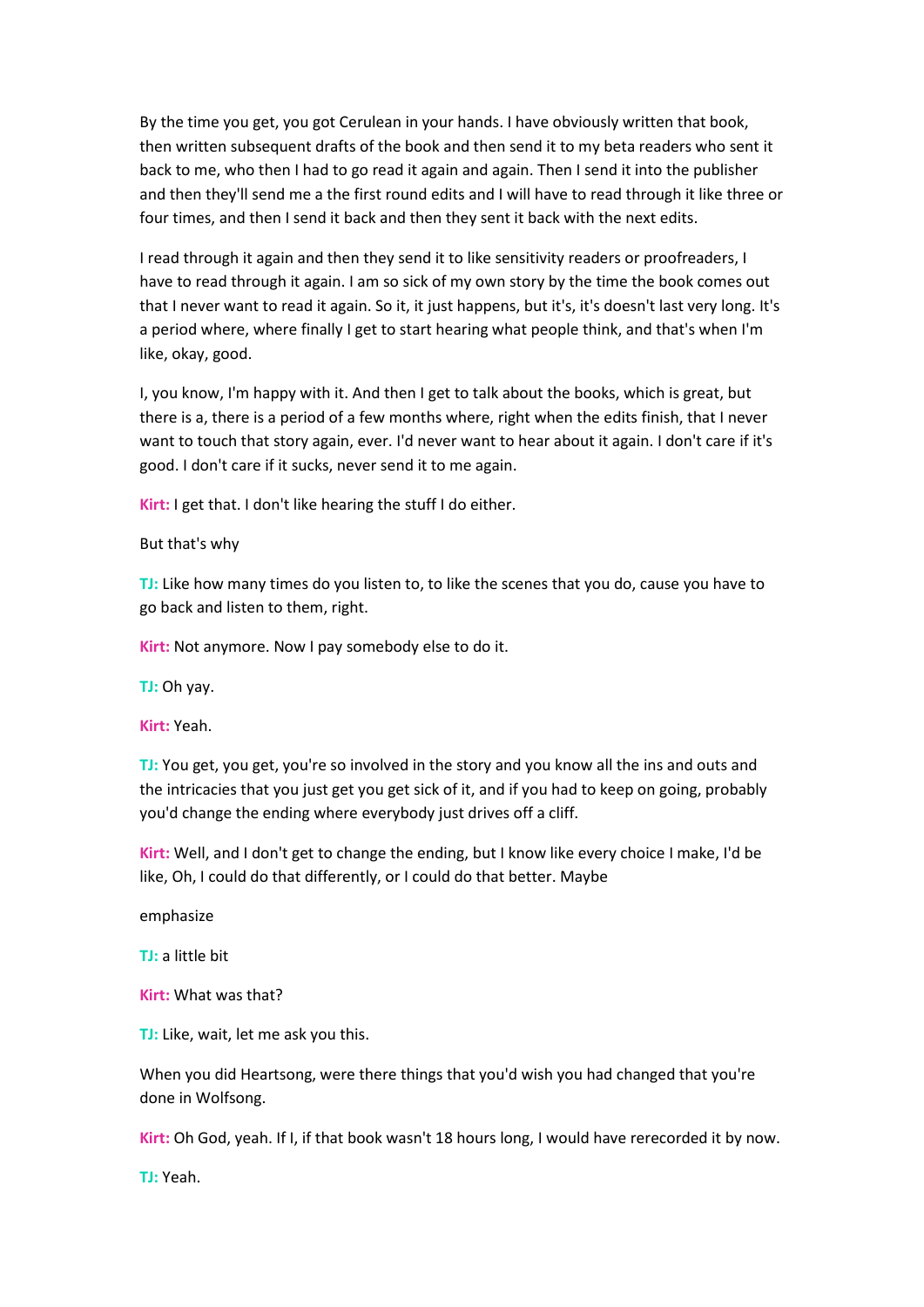**Kirt:** Just because it is still the most popular thing I've ever done, and that's mortifying.

**TJ:** Yeah, well, obviously it's the most popular thing you've ever done for a reason, cause it's very, very good.

But you see, you understand like how I am, like I'm like, this sucks. I don't want to get this anymore. I totally get that. Yeah.

**Kirt:** In fact, producers of this podcast have wanted to use more quotes from that book like in the podcast, and I keep cutting them cause I'm like, Nope, I don't like the way it sounds.

**TJ:** Yeah. No, you get it. And I think, I think probably a lot of people listening even with that explanation, still won't understand that and that's okay. You don't have to understand that, but just know that artists get sick of their art. It just happens. Not always, and it doesn't usually last forever, but it gets to the point where we get tired of ourselves and the story we're trying to tell.

**Kirt:** Yeah. Yeah. Um, Jane asks: With your signing to Tor, it seems like a lot of your writing goals have been met. What goals have you set now for your writing and what do you still want to see happen?

**TJ:** Here's the thing. Yeah, that's a big, that's a big deal. And it's awesome and amazing, and it's the time of my life and I'm so thankful for where I am, but my goal is to, I'm a good writer.

I'm good. I can do that. I wouldn't be where I am if I wasn't good, but I want to get better with everything that I do. I want to get better. Even if it's being stupid in a, like a Tales from Verania book or writing something extraordinarily serious. I want to be a better writer. So I am always trying to challenge myself in new ways to to.

Figure out different ways to tell the story, which is why I am all over the place when it comes to what I write, in what genres I write, and contemporary, science fiction, fantasy, happy stories, sad stories, stories that feel like your intestines are being ripped out through your butthole. All of that kind of stuff.

I want to do it because I want to try.As many things as possible in the goal of one, not being bored with what I'm writing and two, to become a better writer. Even if you took away the name off of my books and the titles and cut and you just gave a, gave somebody a story, I'd like to think that people can pick out.

Yeah. This, this is the bones of a TJ Klune book. You can tell certain things that are in here, this, this makes this a TJ Klune book, but at the same time. If you were to tell somebody, give somebody, say The Lightning Struck Heart or Tell Me it's Real, and then also give them Murmuration or Olive Juice, those are completely on opposite ends of the spectrum and I do that because I have to, if I were to write the same thing over and over, God bless the authors that can do that, stick in the same genre, same subgenre, and write the same thing over and over just a little bit differently.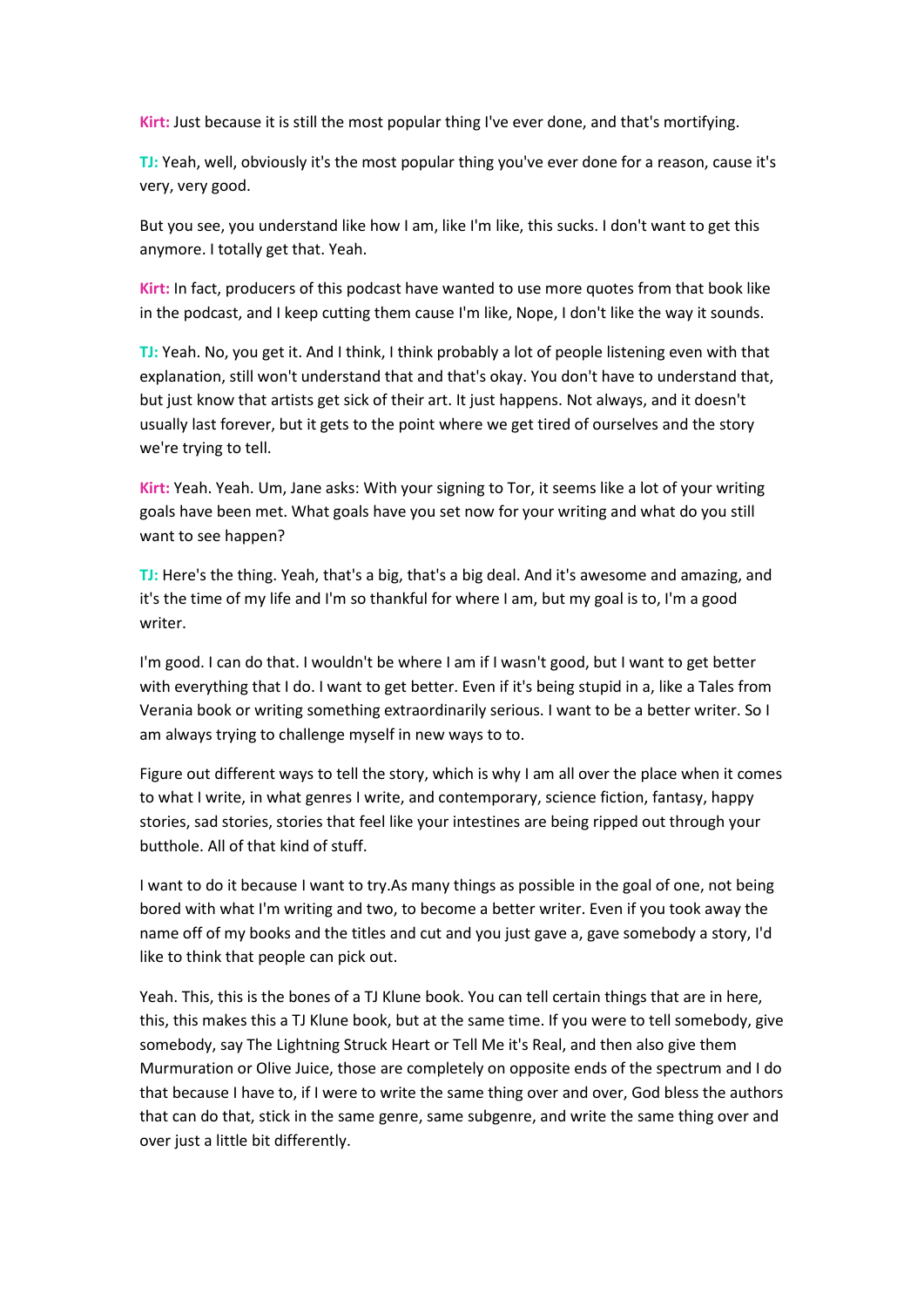Then more power to them. I would get bored out of my frickin skull and everybody would be able to tell that I wasn't liking what I was writing. Cause if you don't like what you're writing, then it's not going to be any good. But you can't be so in love with your writing that you think that it can't be changed because that's the whole point of, of writing is that you grow and that's what I want to do.

I want to continue to grow. I don't ever, ever have the goal in mind of thinking I'll be the greatest writer the world has ever seen cause that's not what I want and one that's implausible and two, it's unattainable. It's not something that I want. I just want to become a better writer.

**Kirt:** Allie had some very nice things to say about you on that front.

**TJ:** I haven't listened to that part, the episode of the podcast yet cause I was super worried.

**Kirt:** I'll be honest, I don't know that that portion made it into the episode. She, she and I talked a lot about your humor and so that, that was what that episode was about. And so that's what made it in. But just in, in our conversation, she made a point of saying that like, you're great to work with and that the fact that you're good at what you do but you want to get better is not true of all people.

**TJ:** She is. She has been a, a boon to my writing career. I have never ever had a better editor than I have in her because one, not only does she get my sense of humor, which, you know, humor is subjective, but my sense of humor can be a little bit more subjective than most, but she gets that.

**Kirt:** She keeps saying quirky.

**TJ:** Yes. That is, that is, that is a nice way of

**Kirt:** That is

**TJ:** what I'm saying.

**Kirt:** your official marketing word.

**TJ:** Yes.

**Kirt:** Quirky.

**TJ:** I know, and now Tor is using that. Right. Okay. But it's, um, she, she understands what I'm trying to do and not just what I've done in the past, but what I'm trying to do in the future, and I'm very lucky to have someone like that on my side.

**Kirt:** Uh, Susan asks: You write children so well. What is your experience with kids that you're able to write their behaviors and inquisitive, inquisitive nature so well?

**TJ:** I do not like children. I am not a, a fan of children and no offense to pretty much anybody in the world because I just, I'm not big on kids.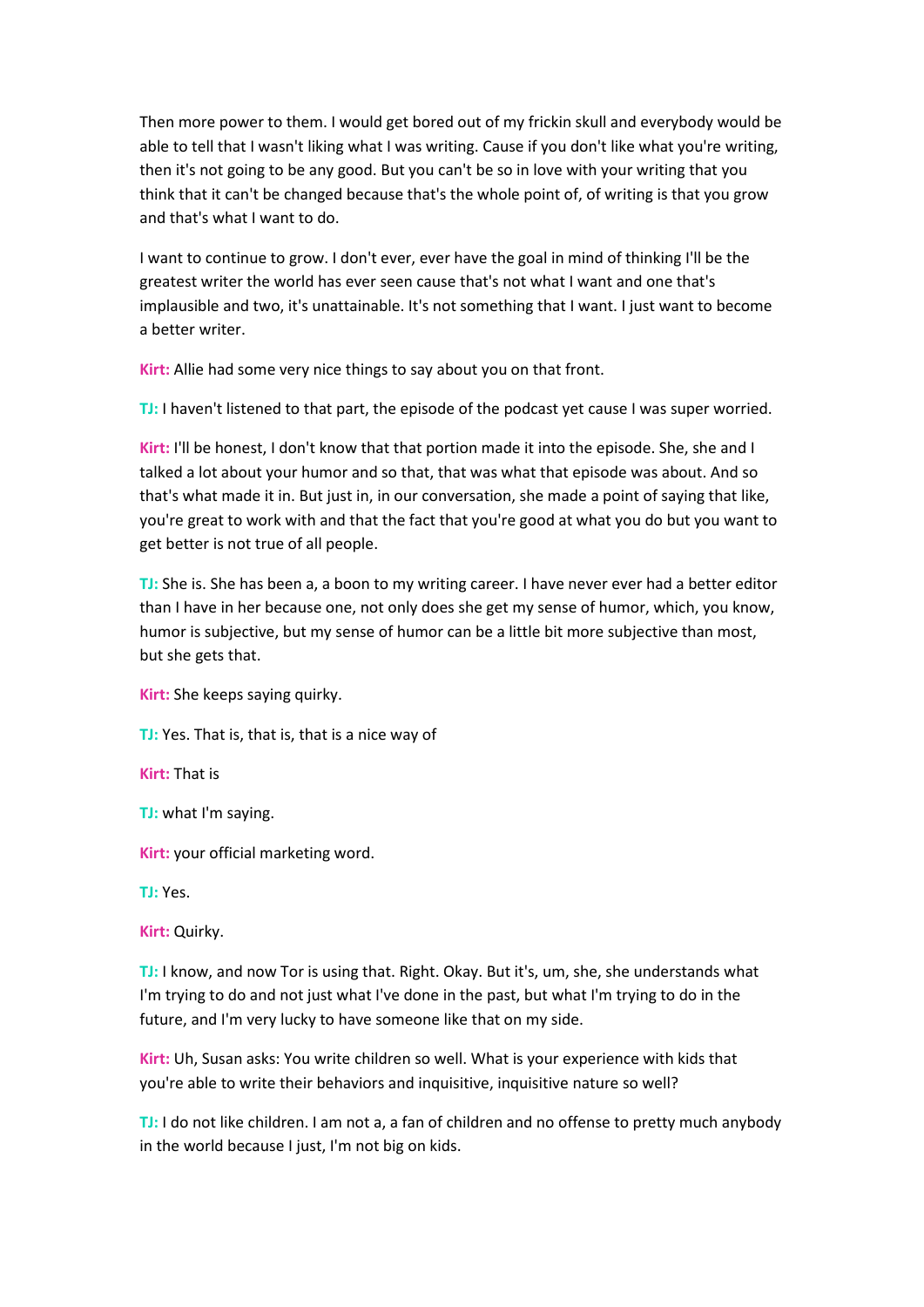It's just, you know, not something, you know, some people are drawn to Parenthood. I am not. But I am fascinated by the fact that they are tiny humans. They are tiny, tiny humans with brains that are growing every single day. And the wonder that they have about the world, you know. Many children, you know, unfortunately, there's going to be kids that are, that are in terrible situations, but many children haven't learned cynicism.

And I love, I love wonder. I love innocence. And you know, they don't know yet. At least I hope they don't know yet that the world has teeth and it'll bite you when you least expect it. And so I enjoy writing them and, um, including them whether they be. Just normal, regular kid or if they be precocious, whatever.

It's totally cool. But I'm very careful with with how many children I include in books and stuff like that, because I know when I read books sometimes I'm like, ah, there's kids in this? Jesus Christ. But then of course, I go and write The House in the Cerulean Sea, which has like six children, all with different personalities.

And it's, um, I don't know. It's, I'm very, it's, it's almost an oxymoron with my belief about children and how am I write them. So it's just, I'm not a, I'm not a child person, but I think that they add, at least the ones that I've included in mine, I hope they add something to the story.

**Kirt:** Well, and you were one.

**TJ:** I was one, I was a very loud, very effete, very obnoxious child. And, um, and it's funny that I'm talking like this when I have my young adult debut coming out in like two months where it's all about teenagers. And I don't know, I just, um, I guess I just don't make sense sometimes even to myself.

**Kirt:** Yeah. Um, I think we've answered this before, but I just, I want to acknowledge that Einat and Megan both submitted questions just about like what inspires you to write.

And so we've talked about that in, in that you want to write a lot of different things and sometimes it's a specific issue that inspires you. Is there anything you haven't said about your inspiration that you would want to share.

**TJ:** I think that that is probably a question that the writers get the most. Where, where'd you get the inspiration from this story? Or what inspires you to write? And, you know, for me at least, it's, it's just the everyday, you know, cause there's, there's, there's some, there's something to me, there's something magical in the mundane.

And you know, I liked the idea of, of an every man kind of character being called upon to do something extraordinary. And, um, I don't know. I guess I just look around me at the wider world and wish for better things. So I write what I hope those better things will be.

**Kirt:** That's great. Um, I'm going to kind of combine a couple of questions from Chelsea here cause they all kind of revolve around the change that you've had from moving from a independent publisher to an independent publishing yourself and now with a larger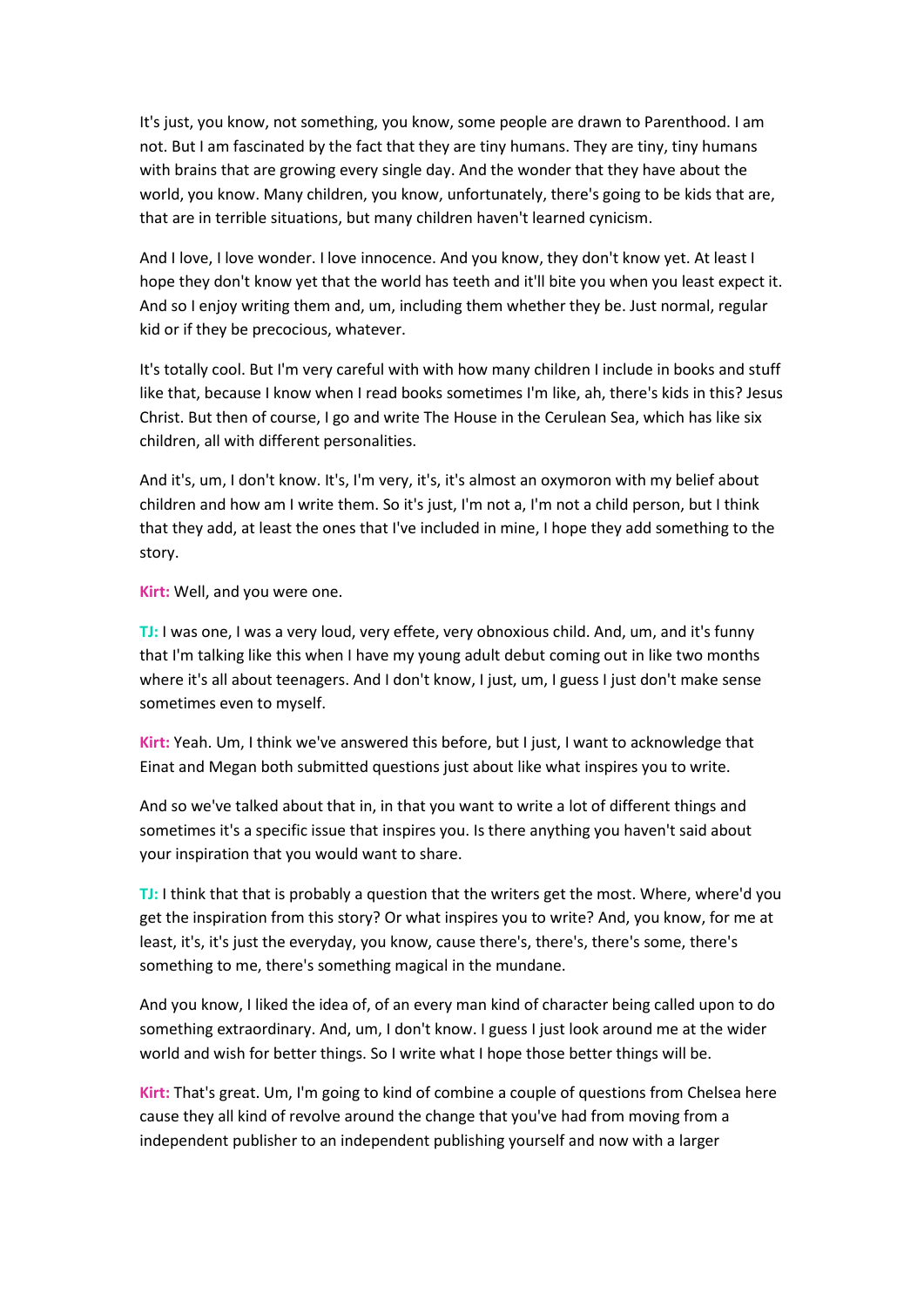publisher, uh, how is that different when the timeline has been stretched out pretty significantly? And

**TJ:** It's more wonderful.

**Kirt:** And so many people now get like advanced reader copies of the books. So there's people who know more, uh, you know, how is that different from independent publishing, and do you like it?

**TJ:** I love it so much more. Yes, the wait can be, can be terrible because, let's put it this way, when you finish a book chances are if we're in traditional publishing, that book won't get into a reader's hands for sale for about two years. And I'm totally okay with that because with, with my former publisher who, once again, I cannot name her legal reasons, they are, um, Bear, Otter, and the Kid, I sent it to them in March, it came out in August.

And that timeline is bonkers. That is bonkers, but that's how they did it. And it wasn't towards until the very end where they decided to to push books out a year or more to actually fall in line with how most publishers should work and that extra time can only be made to make the book better, whether it be through editing, whether it be through promotion, whether it be through any, any little detail that that readers might not think of.

But I, I can never ever go back to the way it used to be. Like, for example, with with the Tales from Verania book, I just finished. I, if I wanted to, I could turn around tomorrow and sit down and start rewriting the next draft, and then I could send it to my beta readers and then I could send it to the editor, and I could have that book out by November.

But I don't want to because I want to give it time to actually do what needs to be done to make it better, which is why that book is not going to come out until the end of 2021 and it'll give me enough time to be able to a, take a break from it, because I've just spent the last five months writing this book and I'm too close to it now.

So if I take a break from it and come back to it, say in a month or two months, I'll be able to see everything that's not good. And I will be able to hopefully fix that and then have my beta readers tell me even more that's not good and fix that and then have my editor tell me what's not good and fix that and it, um, the more time you have with a story, even if you start to hate it by the end, like I often do, the better because there's, it only gives it more time to grow and become the story you want it to be.

First drafts are never good. Never, and anybody that tells you otherwise is either a liar or fooling themselves. This first draft is like 180,000 words and it's a mess. It is an absolute mess. There's plot lines that I've started, plot threads that I've never followed up on stuff that I'm going to take out, extra crap that doesn't even need to be in there, cameos that have no place in the story, but I wanted to put them in there just because I thought, Oh, readers would like to see this character again, but it's pointless. They don't add anything to stories. I'm just going to go back and take it out.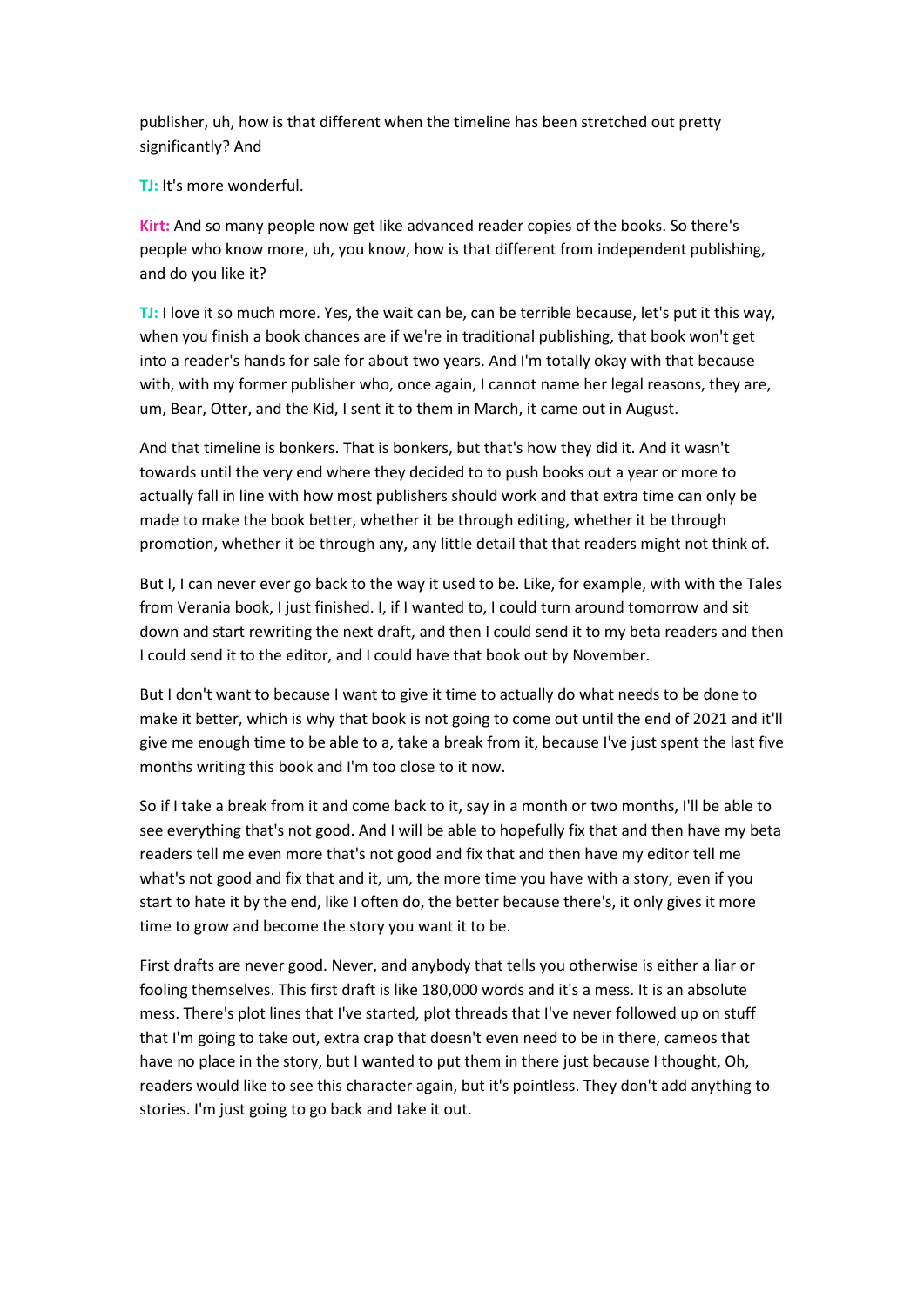And that's just first drafts are meant to be, to get from point A to point B, the beginning, the middle, and then the end. Once you get there, you can actually go back and actually start telling the story that you want to tell.

**Kirt:** Um, Paula asks: If you were to recommend a scifi or fantasy book to someone, what would it be?

**TJ:** Boy's Life by Robert McCammon. It's one of my favorite books of all time. It's more magical realism than say, scifi fantasy direct, but it is one of my favorite books of all time, and it's one of the few books that I've read that's an adult that's geared towards adult, but the, the protagonist is a child and it is, it is.

God, that book, I love it to bits and it follows a kid in a small town who's trying to solve a mystery of a murder and, and all this stuff that happens around him in this town. And it's just, it's delightful. And I recommend that everybody read it.

**Kirt:** Um, Mia asks, I wonder who Mia is.

**TJ:** Yeah.

**Kirt:** I'm actually interested in how TJ comes up with the names for his characters and places.

**TJ:** Huh. Well, sometimes I'll know right away what a character is supposed to be named, or a place is going to be called and whatnot. Um. Verania was initially called Arcadia, but then another queer scifi book had just come out that had that same name in it. And plus Arcadia is pretty much ubiquitous for a fantasy location.

So I got rid of that and changed it to Verania and, um, the Verania, because I like saying the word vernacular and I just kind of wanted to do a play on that word. So I've made it Verania. Um, and, but all the other characters, I, sometimes I know their names right away. Sometimes I don't. Like with Prince Justin's book, that I, that I just finished, the love interest, other main character in that book.

Even when he was introduced, I put like XXX cause I didn't know what I was going to call him yet. I had no idea what this, this, him, himbo douche bro's name was going to be. And till I found the right name that is so douche bro himbo perfect that I just put it like that.

It, it's weird like, like I'll get little flashes or sometimes if I'm having huge troubles I'll just go, like, and Google popular names in the, when this person was, with the year this person was born and just go through like lists of like the top 100 names and find names that, um, that I may not have used before. That's one of the things too, when you've read, you've written as many books as I have. You kind of have to be careful if you're naming characters, but cause for fuck sake, how many Roberts have I had in, I've had like three or four that I know of.

## And um.

**Kirt:** But that's believable. There's, Robert's a really common name that's believable.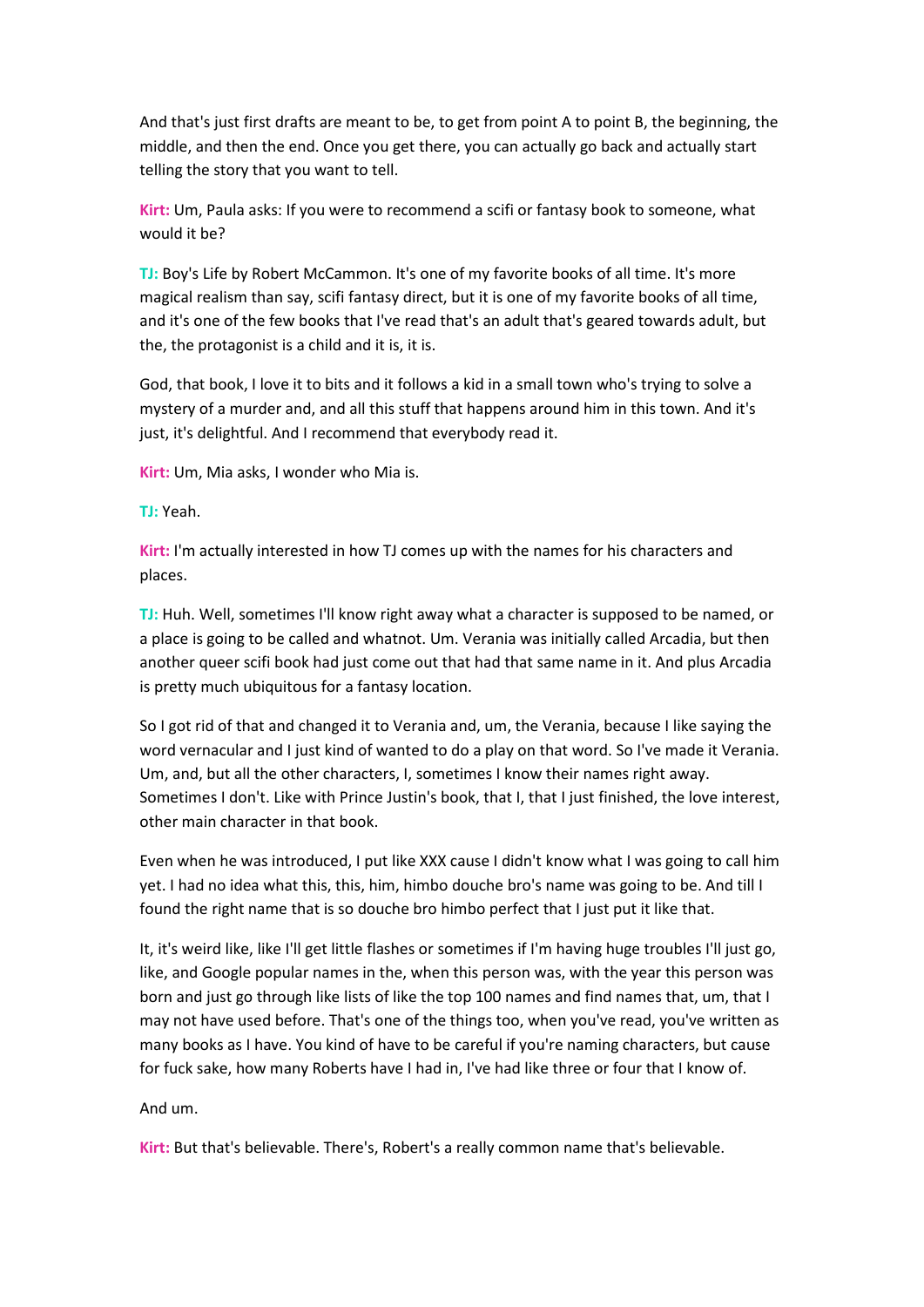**TJ:** But I ha, I have Robert Livingstone, I had Robert in the, um, the Tell Me it's Real series that, that was a love interest for daddy and I had, I think I had a third Robert somewhere, and by the time I realized that, I was like, what the fuck is going on?

I'm never using that name ever again.

**Kirt:** I don't want to assume anything, but there's Robbie in Green Creek series.

**TJ:** Yeah. And somebody, somebody said, Oh, I bet that Robbie is, is, is also Robert's son because their names are so similar. I was like, God damn it. Why didn't I think of that? But no. It's, it's

**Kirt:** It's just a common name.

**TJ:** It is. It is. And I, I, I hate, I hate the trend in queer romance where people whose names are like Slade and Blaze and, and all these ridiculous names that just have too many Ys or Zs or X's in them. I'm like, people are not named that. Just name your character, Chris, just name your character, Steve or Tom or Tommy, it's fine.

And then of course, I named a character Ox and it's just.

**Kirt:** Yeah, I was gonna say, I don't know that you have a lot of friends who are having kids right now because they are naming them ridiculous things and even if it's a common name, they want to give it a unique spelling. Sorry I am, I'm straight up making fun of straight people right now.

Sorry, straight people.

**TJ:** You see the straight white people with their, with their, their baby reveals and it's all

**Kirt:** With three Hs.

**TJ:** It's spelled with three Ys.

No, I don't. I don't do that. I'm not a Midwesterner straight white woman.

**Kirt:** Um, so close though. So close.

**TJ:** So close. So close.

**Kirt:** Um, who is your author crush? Leo asks.

**TJ:** Hmm. Stephen King, probably. Just because I've, I've loved him forever. Even his, even the books I don't like are still books that I'll reread just because I love Stephen King so much.

Um, Patricia Nell Warren. Uh, W.A. Hoffman just because I just finished reading, yet again, her four book Raised by Wolves, queer pirate series. And I went to her website to find out what she's been doing lately. And her website is now defunct. And I'm super sad because she needs to be writing more books and I really, really wish she would.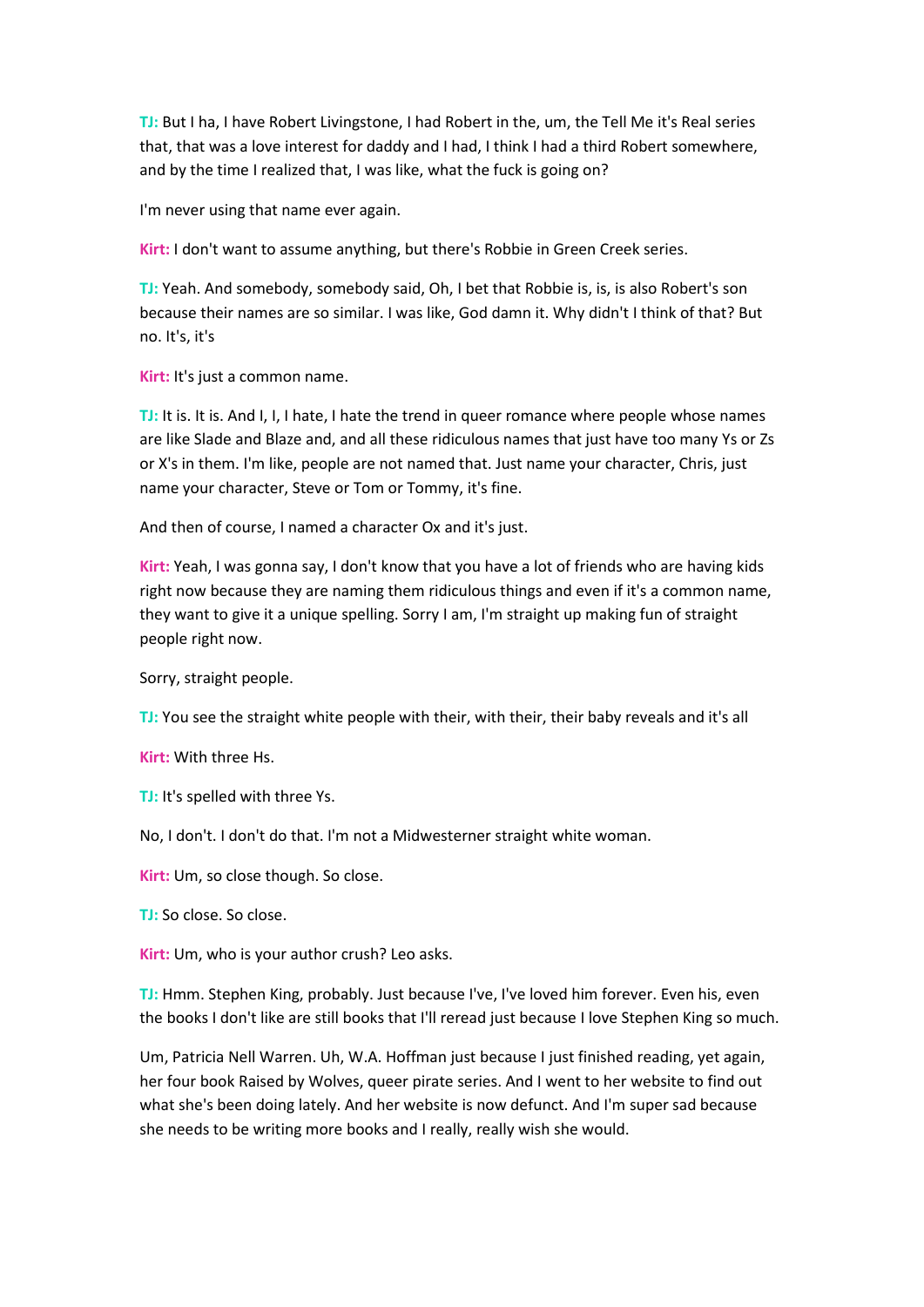So on the ever off chance that you're listening to this, Ms. Hoffman, please write more books. And um. Who else? Uh, pre, pre 2000s Dean Koontz. Like, Dean Koontz after 2000 or maybe like 2005, I don't know what happened, man, but he just completely changed how he wrote and it just got awful.

But if you go back and read Intensity, have you ever read that book by Dean Koontz? Intensity? There's, it's basically a woman trying to flee from a man who was trying to murder her. And that's basically the entire book. It has very little dialogue, but it is such a tremendous thriller. And I wish he would go back to doing stuff like that because it's just his latest books have all just been not good for me.

Oh. And never, ever. Everybody needs to read Patricia Nell Warren and I will always sing her praises forever.

**Kirt:** Yeah. Um. Susan asks: Has TJ ever submitted a unique Wikipedia entry and or edited one?

**TJ:** I have no comment.

**Kirt:** Ooh, okay.

**TJ:** Yes. I will not discuss in my, everybody knows I love Wikipedia. So yes, it's probably fair to say that I have done stuff, but I will not say what articles or to whom. And I will not ever want myself on Wikipedia ever, ever.

Because I know there's too many of you out there that would try to fuck with it.

Screw all of you guys.

**Kirt:** Um, you mentioned in an Instagram live event that you were enjoying the television series, Black Sails. What is it about the series that you enjoy?

**TJ:** The fact that it's so queer, it was so positively queer. The main, here's the thing. So I'm just, you know, spoilers for this. So if you haven't seen it yet, skip ahead a little bit.

Um, but you're, you're, there's Captain Flint. It's basically, this is a prequel to the book Treasure Island. And Captain Flint. You spend the first season and a half thinking that his entire revenge thing is because of a woman who, um, who, uh, that he had an affair with and that he had to flee because he had an affair from her powerful husband, but then it, and midway through season two and flips it on the head showing that it wasn't the woman.

He was actually in love with the husband and they were having an affair. And apparently the, I wasn't watching this when it was live, but the fan boys apparently lost their shit. You had these men watching it going, yeah, pirates and all these women are naked and making out with each other. Cause there's a bunch of queer women in this show too.

And yeah, it's super hot when all the women are on top of each other and blah, blah, blah. And then they have a. Two, two, three, four, five second kiss between the two main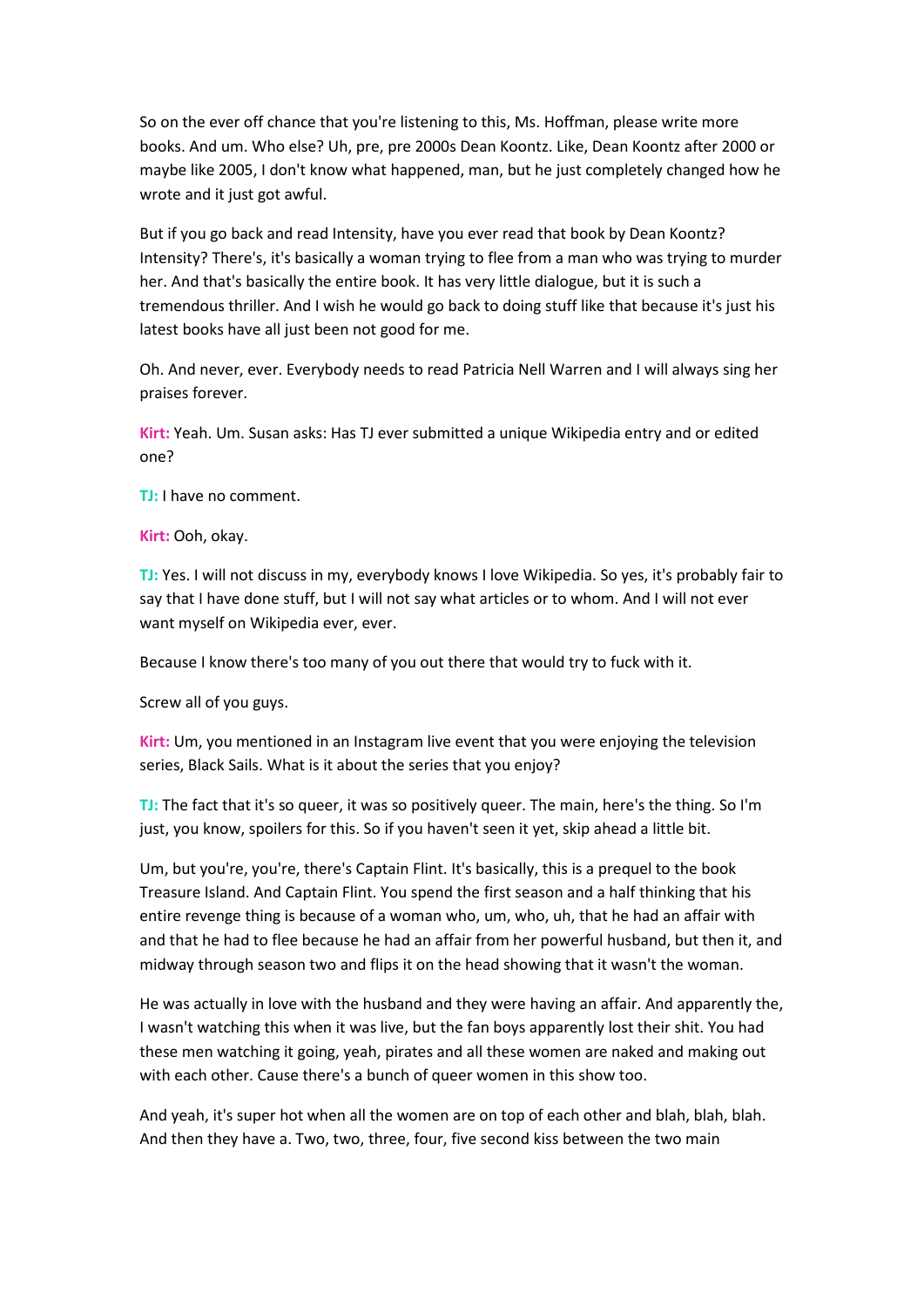characters and they lost their shit. So much so that the actor playing the love interest was told that he was going to have this big, huge arc for the rest of the series.

But they wrote him out of the show and he was in the first five episodes leading up to the reveal of season two and then he didn't appear again until the very last episode. And it was because he know I, none of the creators would say it, but he came out himself and said he knew it was because of the backlash that show received by making Captain Flint the main character queer.

And that fucking pissed me off, but they didn't necessarily, it doesn't negate the fact that that character was still queer. Canonically queer. And I loved that because I loved the W.A. Hoffman series Raised by Wolves having to deal with gay pirates. And while the show did run out of steam towards the end, and I still had a good time watching it.

## **Kirt:** Great.

There was a follow up question. Um, also, are you aware that Black Sails is executive produced by an American filmmaker known for directing and producing budget high concept action films characterized by fast cutting stylistic visuals and extensive use of special effects, including frequent depictions of explosions by the name of Michael Bay.

**TJ:** Go fudge yourself, whoever wrote that in, because you can go. Yes, yes, I am aware. And my friend who told me to watch that show knows of my hatred of him. And she said, just fast forward through the credits, the credit sequence is too long, and it takes forever to get to that point. And now in the advent of streaming, I can just click, you know, skip, skip the credits.

So quite by accident, I got to the end of season two. I hadn't gotten to season, I hadn't bought season three yet, so it doesn't skip ahead to the next episode. So I was watching and all of a sudden it said like executive produced by Michael Bay, and I said, there better be a different fucking Michael Bay. I swear to fucking God.

So I went online and Nope, it's fucking Michael Bay. And I texted her, I said, "You son of a bitch. That's why you told me to skip over it". She's like, "Yes, but gay pirates. Yay!" And I said, "Fuck you". But I finished watching it. And Michael Bay did not write it, and he did not direct any episodes, so I'm okay.

**Kirt:** Yeah. Well, you can fire me one more time because I wrote that question.

**TJ:** Ah, you son of a bitch.

**Kirt:** Uh, so cause we're actually, we're out of questions. That was all of them. You did them all.

**TJ:** Hooray.

**Kirt:** Nicely done.